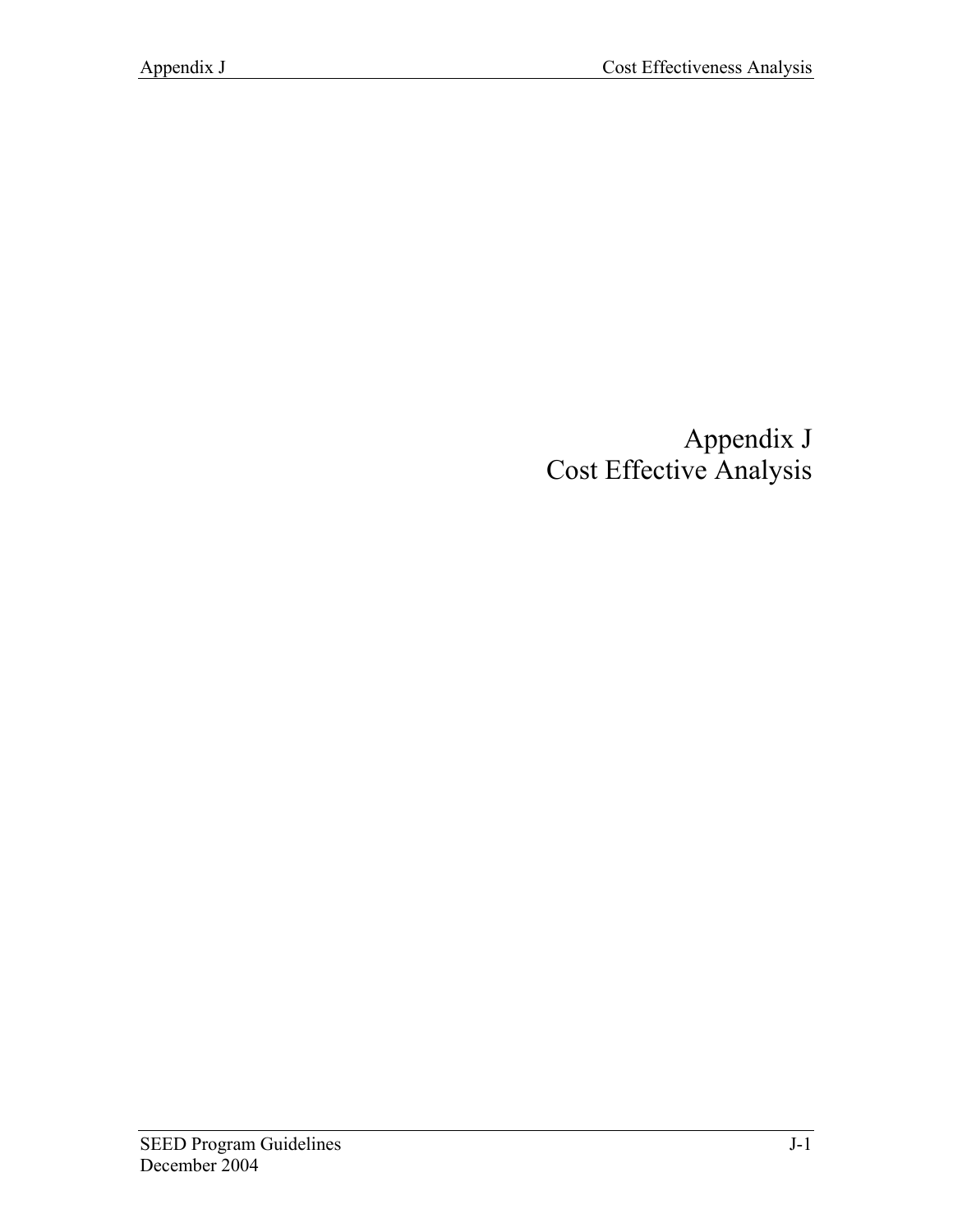# **I. GENERAL GUIDELINES**

The purpose of the cost-effectiveness analysis is to determine a benefit-to-cost ratio (BCR) and net present value (NPV) for each ECM and an entire package of ECMs. The costeffectiveness analysis is designed to be comprehensive enough to compare different system types fairly, yet allow for simple comparison of ECMs. The figures referred to in this section are on Pages J-3 through J-6. The tables referred to are on Pages J-20 through J-22.

1. The benefit-to-cost ratio (BCR) indicates the relative cost effectiveness of various ECMs. If a BCR exceeds 1.0, the ECM is considered to be cost-effective. In some cases, an ECM costs less than the baseline system. When the cost is negative, a measure is cost-effective as long as there is a positive saving. When comparing individual ECMs, a higher BCR is more cost-effective. The BCR is calculated as follows:

> Present Value measure savings (PVS)  $BCR =$   $\qquad \qquad$ Present Value measure incremental cost (PVC)

Where: PVS is the present value of the savings of the ECM or ECM package, and includes:

- a. The energy savings
- b. Other annual operating and maintenance savings
- c. For complex ECMs:
	- Avoided baseline system replacements adjusted for salvage value
	- Avoided baseline periodic maintenance

And: PVC is the present value of the incremental cost of the ECM or ECM package, and includes:

- a. Construction labor, material, and equipment costs
- b. Any increase in agency supervision and administration
- c. Any increase in design costs
- d. Any increase in annual operating or maintenance costs
- e. For complex ECMs:
	- Added ECM system replacements adjusted for salvage value
	- Added ECM periodic maintenance
- f. The cost of SEED Program participation may be included at the agency's option in the cost-effectiveness analysis of a package of ECMs, but not in the cost-effective analysis of individual ECMs.
- 2. The net present value (NPV) of the ECM's savings is the present value savings minus the present value costs. The NPV must be positive for a measure to be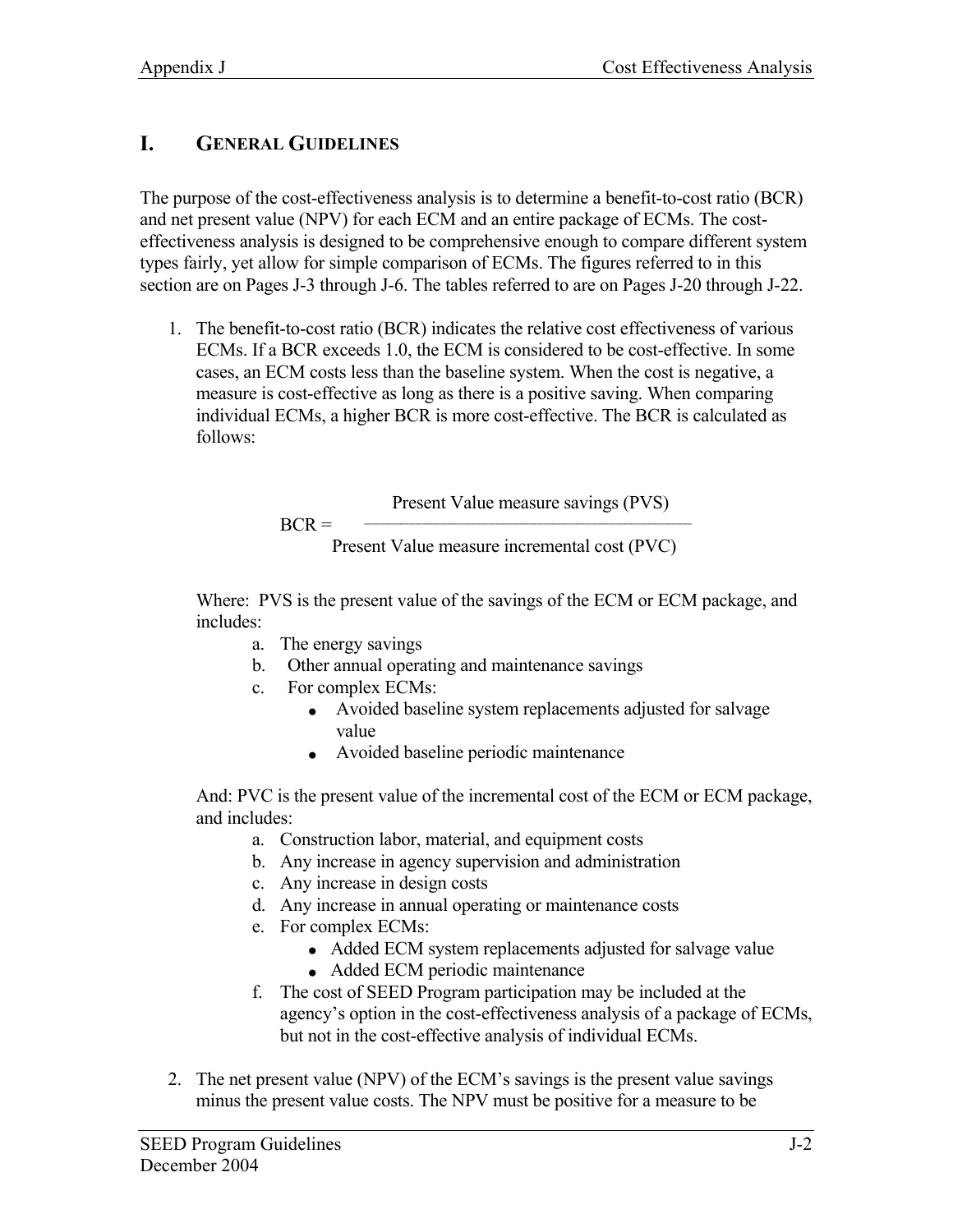considered cost effective. The NPV represents the total net savings for an ECM over its life expressed in today's dollars. When comparing alternative ECMs or ECM packages, a NPV indicates a larger benefit or savings. The net present value can be calculated as follows:

 $NPV = PV$  Measure Savings (PVS) – PV Measure Costs (PVC)

Where: PVS and PVC are as defined above for the BCR.

When calculating present values, the analysis period for each ECM shall be the ECM useful life. For ECM packages, the life used shall be the cost-weighted life of all included ECMs. Use the expected useful lifetimes for equipment provided in Table 1.

- 3. For buildings where extensive remodeling is expected, shorter equipment lives may be selected to reflect early removal of equipment during remodeling. Short equipment life should be used for both the baseline and ECM systems and only where equipment life will be affected by remodeling.
- 4. Present-value discount factors are included in Table 2. Select the appropriate table values based on the fuel types and select equipment lifetimes listed in Table 1. The Department of Energy determines the present value discount factors biannually and updates the *SEED Program Guidelines* accordingly. See notes in table 2 for the explanation of assumptions.
- 5. The cost-effectiveness analysis shall be a real-dollar analysis based on a discount rate as shown in table 2, which represents the state's cost of bonded money minus inflation. The cost of all project replacements, maintenance, and initial costs shall be expressed in today's real dollars without any addition for inflation. Electricity and fuel price escalation assumptions are included in the notes in table 2.
- 6. When selecting between mutually exclusive (independent) ECMs, select the ECM with a higher NPV except in the following situations:
	- a. The ECM with the lower NPV is preferred for non-economic reasons
	- b. The ECM with the higher NPV is not cost-effective after interaction in an ECM package and an alternative ECM with a lower NPV is cost-effective after interaction

A sample ECM Cost-Effectiveness Analysis is on Pages J-9 and J-10. A sample package analysis is on Page J-15. The energy analyst should use the Cost-Effectiveness Analysis worksheets included in Appendix G for ECM and ECM package evaluation. Electronic versions of the worksheets are available on the web.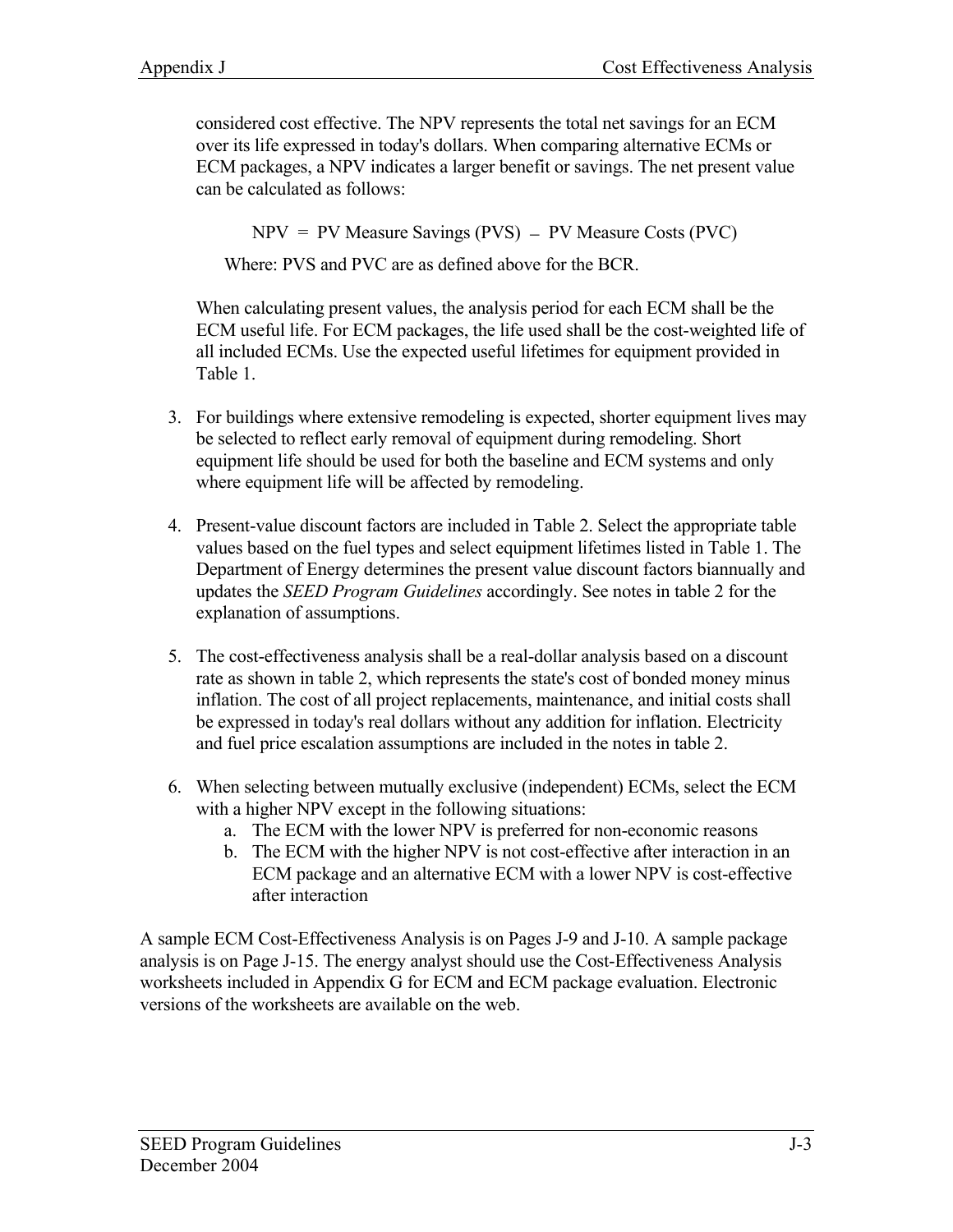# **II. ECM COST-EFFECTIVENESS ANALYSIS WORKSHEET INSTRUCTIONS**

All ECMs shall be analyzed for cost effectiveness using the *Preliminary ECM Cost-Effectiveness Analysis* worksheet. Prepare a worksheet as discussed below for each ECM:

# **1. Heading**

Identify the building, the person completing the analysis, the agency, the ECM number from the *ECM Checklist*, and the ECM name.

**ECM life in years** – Enter the ECM life. Table 1 below lists expected useful lifetimes for various system types.

# **2. ECM Description**

List items in the baseline building that would change as a result of the ECM and the specific change the ECM would provide. For example, indicate the wall insulation R-value of the baseline model versus the R-value for the ECM or list the type of fixture, lamp, and ballast included in the baseline model and the type of fixture, lamp, and ballast included in the ECM. The description should give a clear picture of the baseline conditions and the changes that will be implemented within the scope of the ECM.

#### **3. ECM Operation and Maintenance Costs and Savings**

Determine the annual amount of non-energy operating costs that recur annually on a uniform basis. Operating costs for the baseline or ECM do not need to include all costs, as long as significant differences between the baseline cost and the ECM cost are explained. If the baseline and ECM systems require about the same amount and type of maintenance, don't enter the difference in costs. Follow these steps:

- a. Put operation and maintenance cost savings associated with the ECM in the Annual Savings column. An example of maintenance cost savings is a baseline system with an oil boiler that requires regular cleaning, burner maintenance, and chemical treatment. An ECM with gas furnaces or heat pumps would have lower maintenance costs. Another example is lower lamp-replacement costs for fluorescent lighting versus incandescent lighting.
- b. Put the operation and maintenance cost increase associated with the ECM in the Annual Increase column. An example is a kitchen-exhaust heat-recovery ECM that requires soap solution for a heat-recovery coil wash-down system.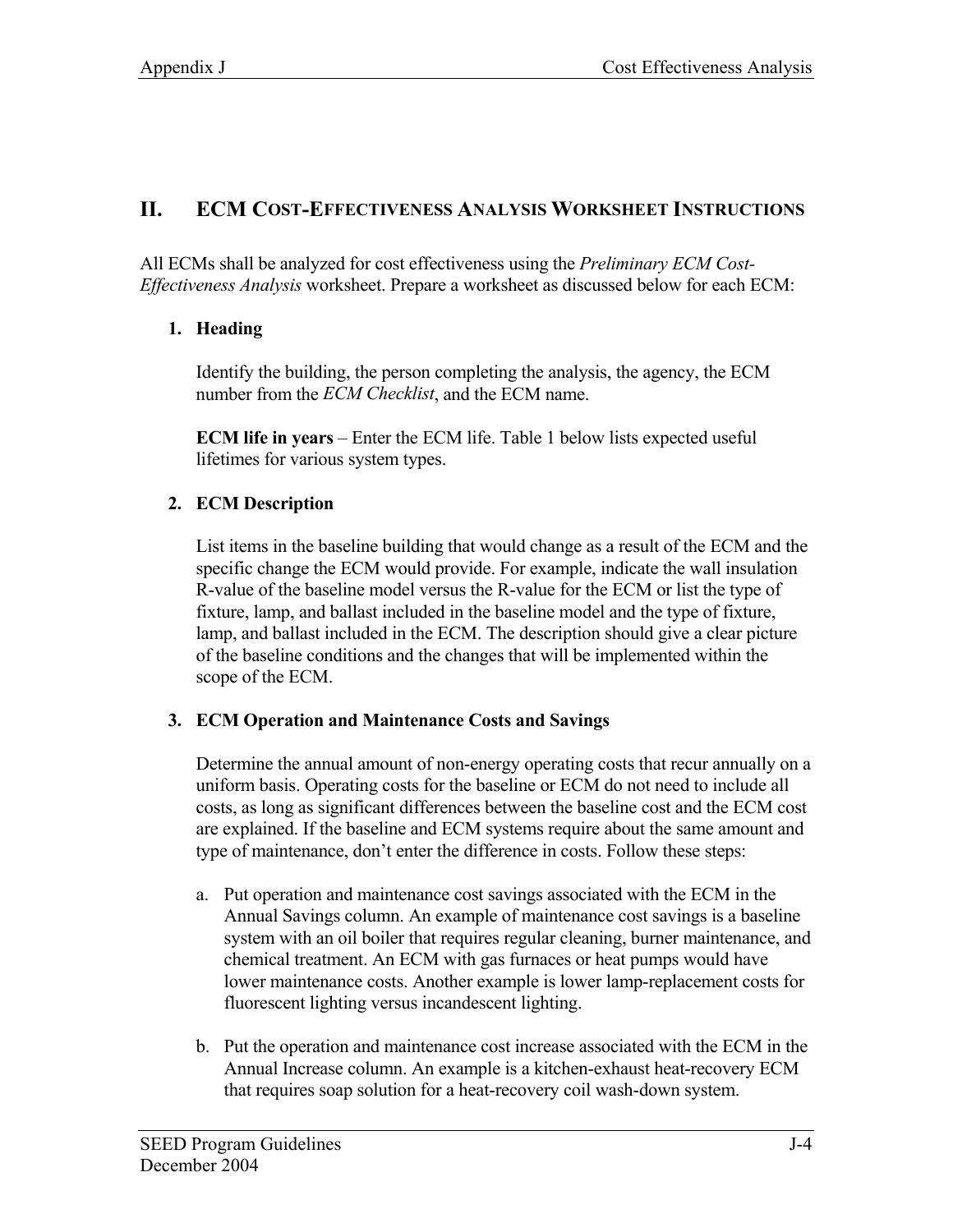- c. Subtract the Annual Increase value from the Annual Savings and put that value in the Maint. box in this section. If this value is positive, put in the Maint. box of the Savings. If it's negative, put the value in the Maint. box of the Costs as a *positive value.*
- d. The value obtained by subtracting the Annual Increase value from the Annual Savings should also be added to the Annual Energy Savings to put in the Total Annual Savings box in the Present Value Savings section.
- e. If there are significant differences between the baseline system and ECM in life, periodic maintenance costs, or replacement costs, complete Page 2 as described under section "C ECM…." below and carry forward the Equivalent Annual Savings (RM1) and Equivalent Annual Increase (RM2) to the RM1 and RM2 boxes. If there are no significant differences, enter NA in these boxes.

#### **4. Present Value of Cost**

- a. Enter the ECM costs and the Baseline deductions
- b. Enter the Design cost increase, if any.
- c. Add the ECM costs to the Design cost increase, subtract the Baseline deductions and enter in Cost box
- d. The annual total maintenance cost from the operating and maintenance section, if negative, is put in the Maint. box in this section as a *positive* value.
- e. Go to the Year row of the *Discount Factor* Table 2 that matches the ECM life (Life). Find the uniform present worth (UPW) factor and enter it in the UPW box.
- f. Multiply the annual cost increase (Maint.) by the UPW. Enter the result in the PV1 box.
- g. Add the present value of annual maintenance/operation cost increase to the Cost. Enter the result in the PVC box.

# **5. Present Value of Savings**

- a. Enter the fuel types for the building and find the following for each fuel:
	- (1) Enter in the MMBtu column the annual energy savings by fuel in million Btu (MMBtu) for the entire building for the ECM. Divide Btu by 1 million to determine MMBtu. Table 3 lists Btu per unit for the various fuel types.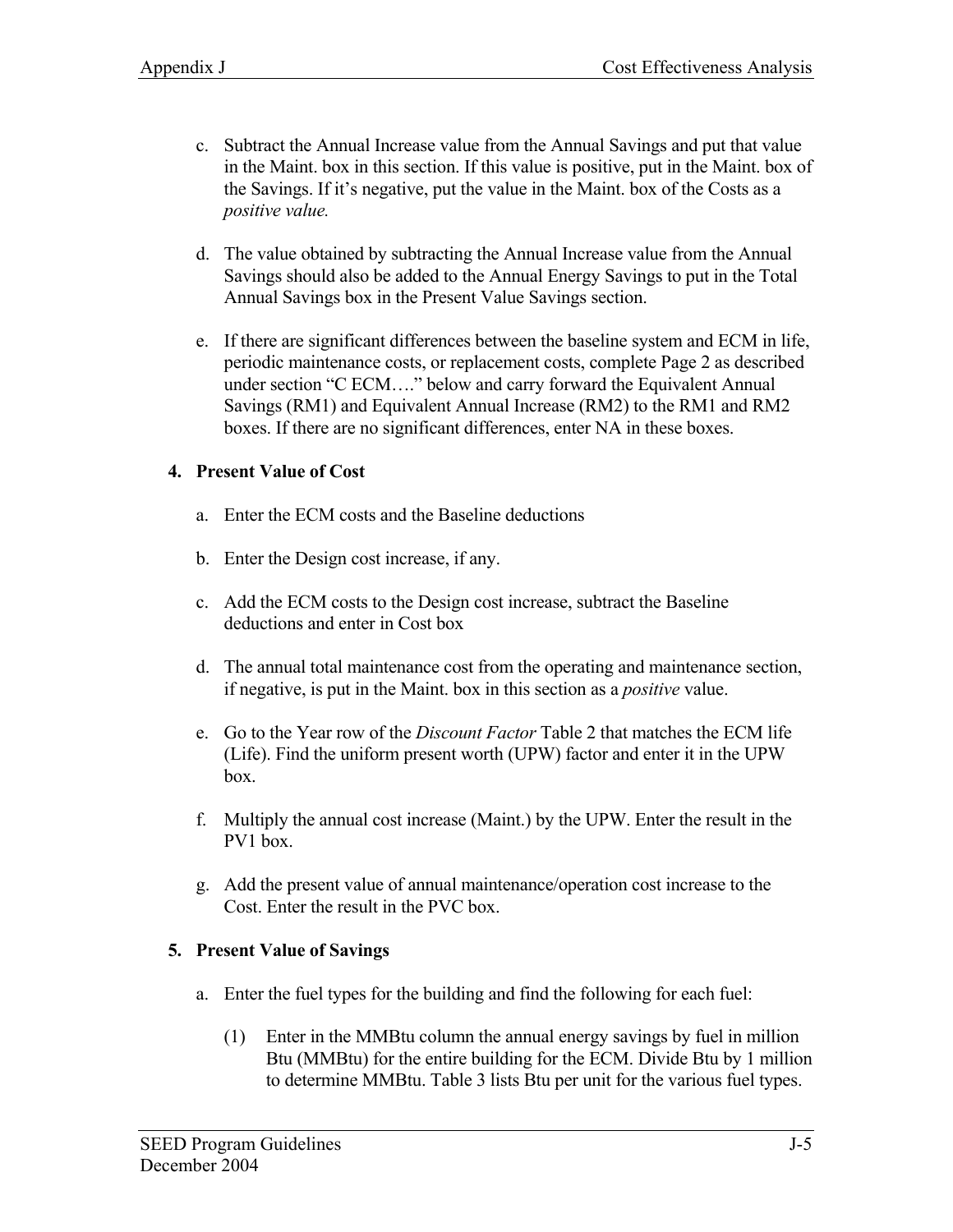- (2) Find the annual energy cost savings for each fuel and enter the results in the Annual \$ column. **Note:** Where fuel rates are ratcheted or incremental, use the incremental rate to calculate the annual energy cost savings. Some modeling programs include an economic analysis package that determines the energy cost based on complex rate schedules. Include the electric demand cost savings with the electricity cost savings.
- (3) Go to the Year row of the *Discount Factor Table 2* that matches the ECM life listed in the Life box of the worksheet. Select Fuel Escalation Factors (FEF) for each fuel and enter them in the FEF column.
- (4) Calculate the present value (PV) savings for each energy type by multiplying the current annual savings by the FEF. Enter the result in the PV Savings column.
- b. Total the savings in MMBtu, Annual \$, and PV\$ for all fuels and enter in the appropriate column of the Total Energy Savings line.
- c. If the annual maintenance savings in the operating and maintenance section is positive, put that value in the Maint. box in this section.
- d. Go to the Year row of the *Discount Factor* Table 2 that matches the ECM life (Life). Find the uniform present worth (UPW) factor and enter it in the UPW box.
- e. Multiply the total annual non-energy operating savings (Maint.) by the UPW. Enter the result in the PV2 box.
- f. Add the present value of energy savings (PV1) to the present value of maintenance/operation savings (PV2). Enter the result in the PVS box.
- g. Add the annual energy savings to the total annual operating and maintenance savings, which may be positive or negative, and enter the result in the Total Annual Savings box.

#### **6. Cost Effectiveness Summary**

Find the cost-effectiveness indicators for this ECM.

- a. The net present value of savings (NPV) indicates the total net benefit in today's dollars that will result from ECM implementation. Take the present value of savings (PVS) and subtract the present value of the costs (PVC). Enter the result in the NPV box.
- b. The benefit-to-cost ratio (BCR) indicates the relative cost effectiveness of the ECM. Take the present value of savings (PVS) and divide by the present value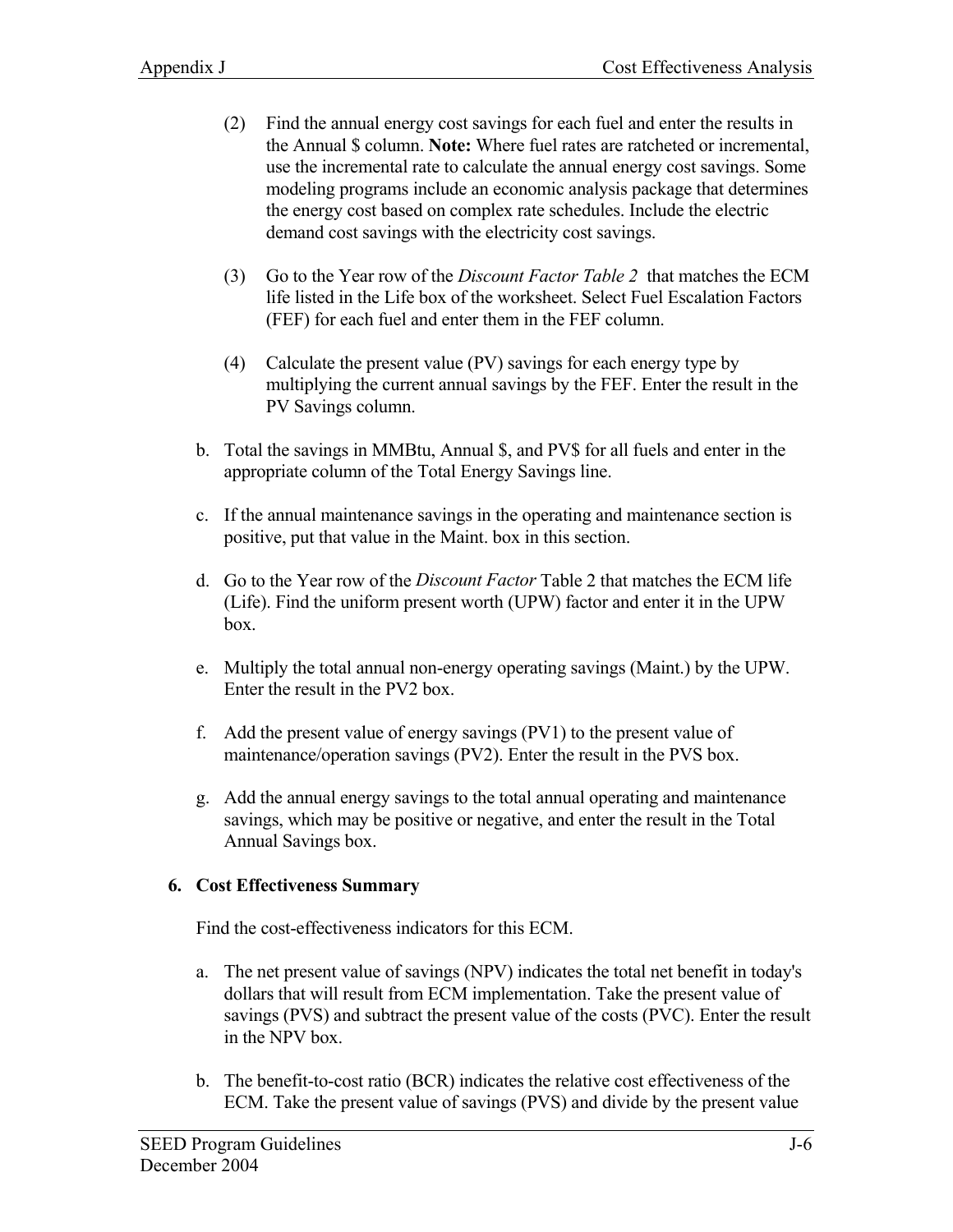of costs (PVC). Enter the result in the BCR box.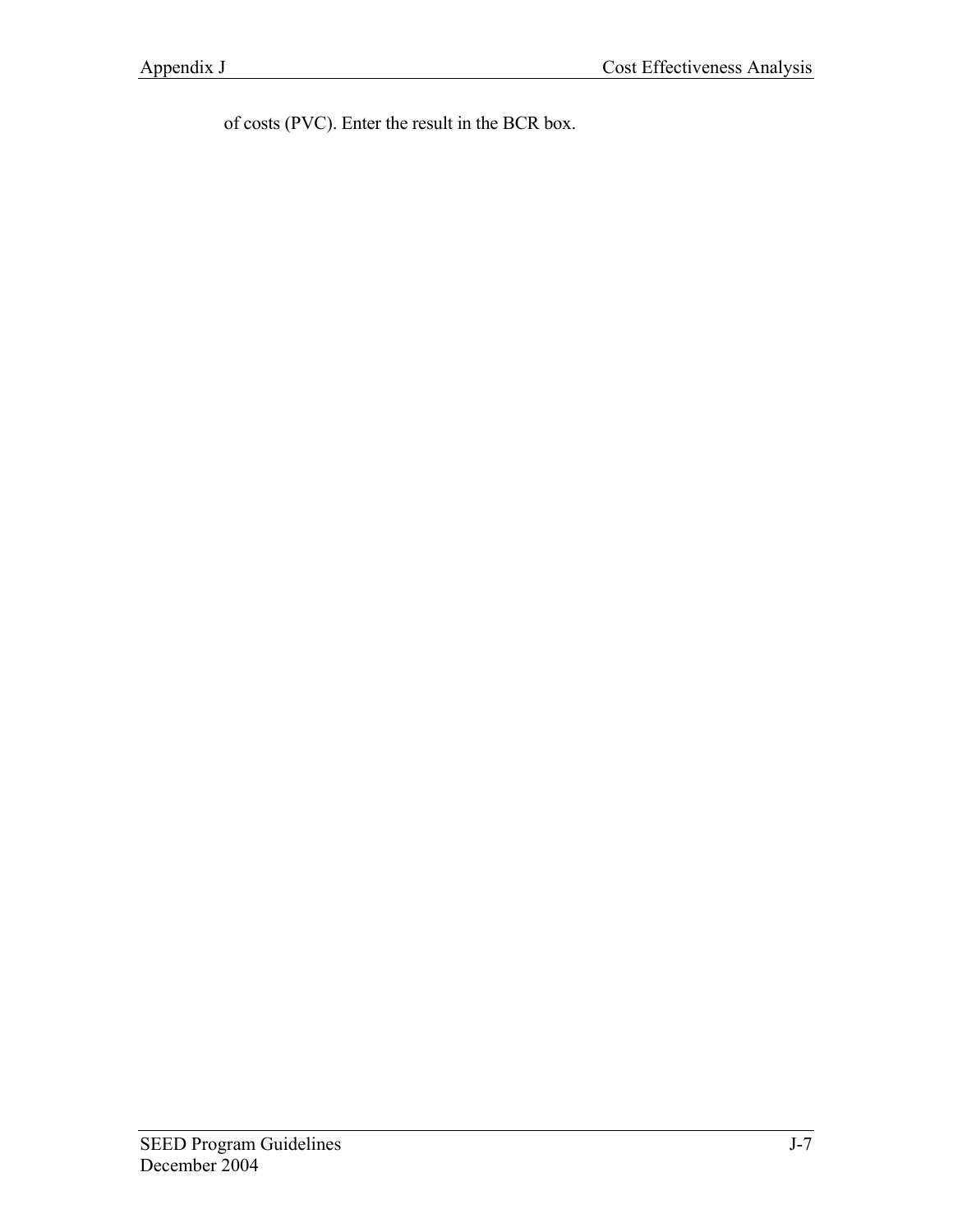# **7. Result of Preliminary ECM Analysis**

Determine the status of the ECM for the next phase of analysis.

- **a. Cost Effective Include in initial ECM package.** An ECM is considered interactively cost effective if the BCR is greater than about 1.5 for an ECM with small interaction or if the BCR is greater than about 2.0 for an ECM with large interaction. ECMs that fall into this range should be included in the initial interactive package.
- **b. Potential Add to ECM package.** The measure is individually cost effective if the BCR is greater than 1.0 or the NPV is positive. This measure does not have a BCR high enough to be included in the initial ECM Package. It should be added to the initial ECM package during the package analysis to see if the NPV is increased.
- **c. Not cost-effective Do not add to ECM package.** The measure is not cost effective if the BCR is less than 1.0 or the NPV is negative. There may be other reasons besides cost effectiveness for the measure to be discarded. These reasons should be documented. **A non-cost effective measure may be added to an ECM package in order to have the package result in a building that uses a minimum of 20% less energy than the code baseline building. This should only be done if the resultant package has a BCR greater than 1.**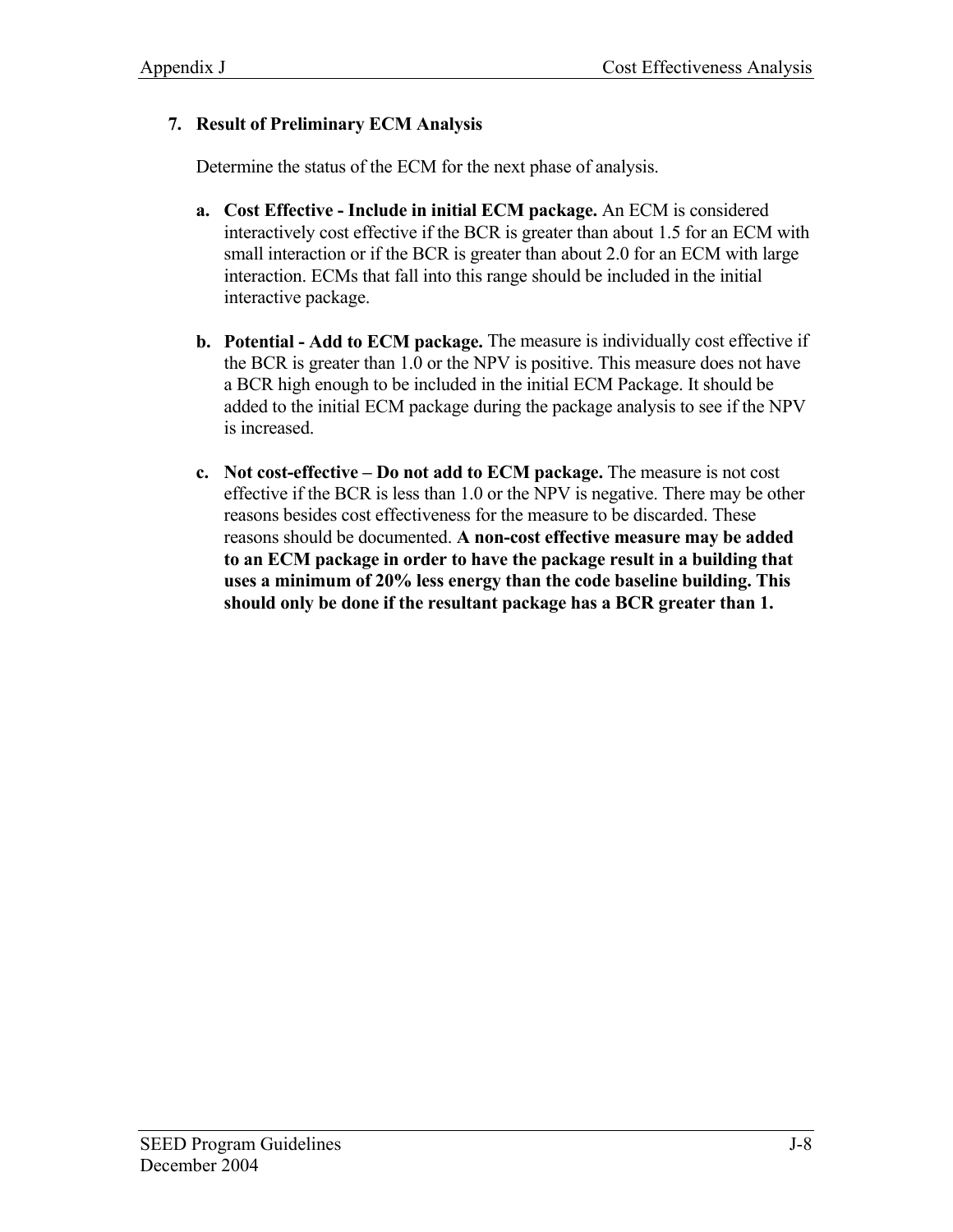# **Figure I1-- ECM Sample – Page 1**

| PRELIMINARY ECM COST EFFECTIVENESS ANALYSIS                                                                                                                                            |                                           |                         |                                     |                                   | <b>State Energy Efficient Design</b> |            |
|----------------------------------------------------------------------------------------------------------------------------------------------------------------------------------------|-------------------------------------------|-------------------------|-------------------------------------|-----------------------------------|--------------------------------------|------------|
| Building:<br><b>Sample Building</b>                                                                                                                                                    | By:                                       |                         | Agency:                             |                                   |                                      |            |
| ECM Name: C133 Water-cooled versus air cooled                                                                                                                                          |                                           |                         |                                     | <b>ECM Life:</b>                  | 25                                   | <b>YRS</b> |
| ECM DESCRIPTION (Compare Baseline Conditions with ECM Changes):<br>BASELINE CONDITIONS<br><b>ECM CHANGES</b><br>300 ton air-cooled screw chiller<br>300 ton water-cooled screw chiller |                                           |                         |                                     |                                   |                                      |            |
| F.L. kw/ton= 1.2                                                                                                                                                                       |                                           | $F.L.$ kw/ton = $0.60$  |                                     |                                   |                                      |            |
|                                                                                                                                                                                        |                                           |                         |                                     |                                   |                                      |            |
|                                                                                                                                                                                        |                                           |                         |                                     |                                   |                                      |            |
|                                                                                                                                                                                        |                                           |                         |                                     |                                   |                                      |            |
| ECM MAINTENANCE AND OPERATING COST IMPACT<br><b>ITEMS</b>                                                                                                                              |                                           |                         |                                     | ANNUAL<br><b>SAVINGS</b>          | <b>ANNUAL</b><br><b>INCREASE</b>     |            |
| <b>Cooling Tower Chemicals</b>                                                                                                                                                         |                                           |                         |                                     |                                   | 1,000                                |            |
| <b>Cooling Tower water use</b>                                                                                                                                                         |                                           |                         |                                     |                                   | 650                                  |            |
| <b>Chiller Maintenance</b>                                                                                                                                                             |                                           |                         |                                     | 1,000                             |                                      |            |
| If page 2 is used, enter Replacement and Periodic Maintenance from page 2:                                                                                                             |                                           |                         | <b>RM1</b>                          | 2,641                             |                                      | 1,087 RM2  |
| TOTAL = (SAVINGS) - (INCREASE) =<br>\$904                                                                                                                                              | <b>MAINT</b>                              | TOTALS:                 | <b>TOTALS</b>                       | \$3,641                           | \$2,737                              |            |
| PRESENT VALUE COST                                                                                                                                                                     |                                           |                         |                                     |                                   |                                      |            |
| <b>CAPITAL COST OF ITEMS:</b>                                                                                                                                                          |                                           |                         |                                     | <b>BASELINE</b><br><b>DEDUCTS</b> | <b>ECM</b><br><b>COSTS</b>           |            |
| Chiller                                                                                                                                                                                |                                           |                         |                                     | 185,000                           | \$<br>175,000                        |            |
| Cooling tower                                                                                                                                                                          |                                           |                         |                                     |                                   | 28,000<br>\$                         |            |
| Condenser pumps and piping                                                                                                                                                             |                                           |                         |                                     |                                   | 10,000<br>\$                         |            |
| Chemical feed system                                                                                                                                                                   |                                           |                         |                                     |                                   | 2,000<br>\$                          |            |
|                                                                                                                                                                                        | TOTAL ECM COSTS AND BASELINE DEDUCTS      |                         |                                     | 185,000<br>$\ddot{\bullet}$       | $\bullet$<br>215,000                 |            |
| \$<br><b>DESIGN COST INCREASE (if any)</b>                                                                                                                                             |                                           |                         | (ECM COST) - (DEDUCTS) + (DESIGN) = |                                   | $\bullet$<br>30,000                  | COST       |
|                                                                                                                                                                                        | MAINT.                                    |                         | UPW*                                |                                   | PV O&M COST                          |            |
| <b>NON ENERGY O&amp;M COST INCREASE</b>                                                                                                                                                | \$<br>*USE UPW FOR YEAR EQUAL TO ECM LIFE | x                       | 15.6                                | Ξ<br>Total PV cost                | \$<br>$\bullet$<br>30,000            | <b>PVC</b> |
| PRESENT VALUE SAVINGS                                                                                                                                                                  |                                           |                         |                                     |                                   |                                      |            |
| ANNUAL ENERGY SAVINGS                                                                                                                                                                  |                                           |                         |                                     |                                   |                                      |            |
| <b>Fuel Type</b><br><b>Units</b><br><b>Electricity</b><br>kWh<br>109,874                                                                                                               | <b>MMBtu</b><br>375                       | Cost \$/unit<br>\$0.060 | Annual \$<br>\$<br>6,592            | FEF*<br>19.6                      | <b>PV Savings</b><br>\$<br>129,302   |            |
| Natural Gas<br>therms                                                                                                                                                                  | $\overline{0}$<br>0                       | \$0.800                 | \$.                                 | 19.6                              | \$.,                                 |            |
| #2 Oil or Diese<br>gal                                                                                                                                                                 | 0<br>0                                    | \$1.000                 | $\mathbf{3}$                        | 19.6                              | \$                                   |            |
| <b>Propane Gas</b><br>gal                                                                                                                                                              | 0<br>0                                    | \$0.900                 | \$<br>$\overline{\phantom{a}}$      | 19.6                              | <u>s ___________</u>                 |            |
| <b>Total Energy Savings</b><br>*THESE ARE VALUES FOR FEF OR UPW FOR YEAR EQUAL TO ECM LIFE                                                                                             | 375                                       |                         | $\bullet$<br>6,592                  |                                   | $\bullet$<br>129,302                 |            |
|                                                                                                                                                                                        | MAINT.                                    |                         | UPW <sup>*</sup>                    |                                   | PV ANNUAL SAVINGS                    |            |
| <b>Total O&amp;M Savings:</b>                                                                                                                                                          | $904 \mid X$<br>\$                        |                         | 15.6                                |                                   | $\bullet$<br>14,125                  |            |
| Total Annual Savings (Energy + Maint.)                                                                                                                                                 | \$<br>7,497                               |                         |                                     | Total PV Savings                  | <b>s</b><br>143,427                  | <b>PVS</b> |
| COST EFFECTIVENESS SUMMARY                                                                                                                                                             |                                           |                         |                                     |                                   |                                      |            |
| <b>PVS</b><br><b>Net Present Value Savings</b>                                                                                                                                         | \$<br>143,427                             | -PVC                    | \$<br>30,000                        |                                   | ∃ \$<br>113,427                      | <b>NPV</b> |
| <b>PVS</b><br><b>Benefit to Cost Ratio</b>                                                                                                                                             | ŝ<br>143,427                              | / PVC                   | s<br>30,000                         |                                   | 4.8                                  | <b>BCR</b> |
| <b>RESULT OF PRELIMINARY ECM ANALYSIS</b><br>l×I<br>Cost Effective - Include                                                                                                           | Potential - Add                           |                         | <b>Non Cost-Effective</b>           |                                   |                                      |            |
| in initial ECM Package                                                                                                                                                                 | to ECM Package                            |                         | BCR < 1.0, or other reason          |                                   |                                      |            |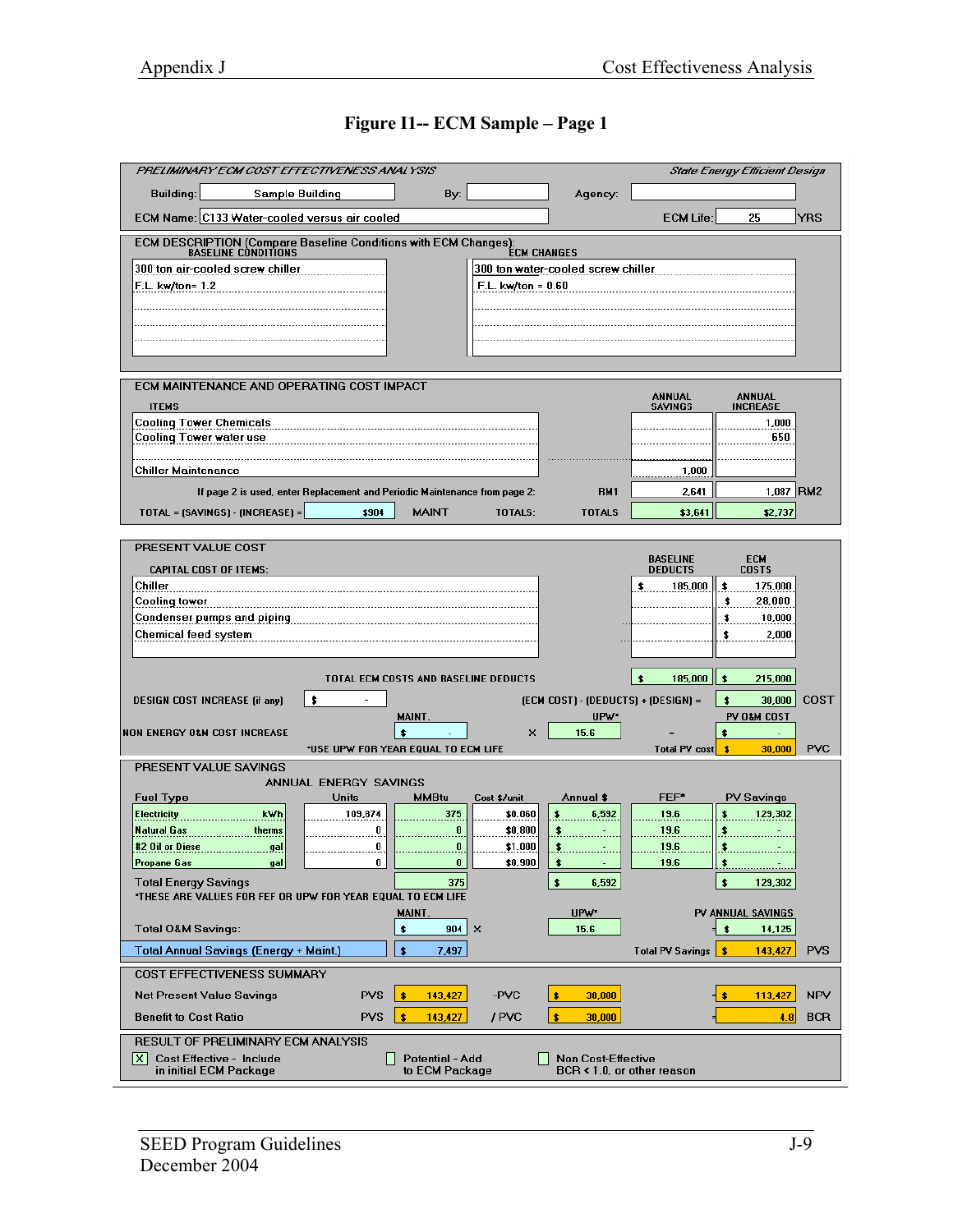# **Figure I-2-- ECM Sample – Page 2**

| PRELIMINARY ECM COST EFFECTIVENESS ANALYSIS (Page 2)                                                                                                                                                                                                                                                                                                                                                                                                                                                        | State Energy Efficient Design                                                                                                                      |  |  |  |  |
|-------------------------------------------------------------------------------------------------------------------------------------------------------------------------------------------------------------------------------------------------------------------------------------------------------------------------------------------------------------------------------------------------------------------------------------------------------------------------------------------------------------|----------------------------------------------------------------------------------------------------------------------------------------------------|--|--|--|--|
| <b>Building:</b><br>Sample building<br>By:                                                                                                                                                                                                                                                                                                                                                                                                                                                                  | Agency:                                                                                                                                            |  |  |  |  |
| <b>ECM Name:</b><br>C133 Water-cooled versus air cooled                                                                                                                                                                                                                                                                                                                                                                                                                                                     | <b>ECM Life:</b><br>25<br> yrs                                                                                                                     |  |  |  |  |
| Use this form only when ECM life is significantly different<br>from baseline system life and there are significant<br>differences between the ECM and Baseline in either<br>periodic maintenance or replacement costs.                                                                                                                                                                                                                                                                                      | <b>Baseline Life:</b><br>20<br>lys                                                                                                                 |  |  |  |  |
| <b>AVOIDED BASELINE REPLACEMENTS</b><br>Include only major replacements at end of baseline system life<br>Air cooled chiller replacement                                                                                                                                                                                                                                                                                                                                                                    | <b>ITEM COST</b><br>\$129,500                                                                                                                      |  |  |  |  |
| <b>YRS DIFF</b><br><b>BASE LIFE</b><br>x<br><b>COST</b><br>x<br>$\boldsymbol{\mathsf{x}}$<br><b>Present Value of Replacements</b><br>5<br>20<br>x<br>\$129,500<br>(net of salvage value)                                                                                                                                                                                                                                                                                                                    | REP-PV1<br><b>SPW BASE</b><br>$=$<br>0.46<br>\$14,776<br>$=$                                                                                       |  |  |  |  |
| AVOIDED BASELINE PERIODIC MAINTENANCE<br><b>OCCURS IN</b><br><b>CURRENT</b><br><b>BASELINE PERIODIC MAINTENANCE ITEMS</b><br>YEAR<br>\$ COST<br>$\mathbf{7}$<br>Chiller overhaul<br>15,000<br>×<br>\$<br>10<br>×<br>Condenser refurbishment<br>\$<br>10,000<br>15<br>$\boldsymbol{\mathsf{x}}$<br>Chiller overhaul<br>\$<br>15,000<br>SPW is the Single Present Worth factor from Discount Factor Tables for year periodic maintenance occurs in.<br><b>Present value of Baseline periodic maintenance:</b> | SPW<br>PV COST<br><b>CURRENT \$</b><br>AT YEAR<br>0.76<br>11,399<br>$=$<br>0.68<br>6,756<br>\$<br>0.56<br>8,329<br>\$<br>$=$<br>PM-PV1<br>\$26,483 |  |  |  |  |
| ADDED ECM PERIODIC MAINTENANCE<br><b>OCCURS IN</b><br><b>CURRENT</b><br>ECM PERIODIC MAINTENANCE ITEMS<br>YEAR<br>\$ COST<br>Chiller and Tower overhaul<br>10<br>15,000<br>x<br>\$<br>Chiller and Tower overhaul<br>20<br>15,000<br>×<br>\$<br>×                                                                                                                                                                                                                                                            | SPW<br>PV COST<br>AT YEAR<br><b>CURRENT \$</b><br>0.68<br>10,133<br>$=$<br>0.46<br>6,846<br>\$<br>0.39<br>\$<br>$=$                                |  |  |  |  |
| SPW is the Single Present Worth factor from Discount Factor Tables for year periodic maintenance occurs in.<br>$PM-PY2$ \$<br>Present value of ECM periodic maintenance:<br>16,979                                                                                                                                                                                                                                                                                                                          |                                                                                                                                                    |  |  |  |  |
| REPLACEMENT AND PERIODIC MAINTENANCE IMPACT (Enter on page 1 under O&M Cost Impact)                                                                                                                                                                                                                                                                                                                                                                                                                         |                                                                                                                                                    |  |  |  |  |
| <b>REP-PV1</b><br>PM-PV1<br>$=$ SAVED PV\$ /<br>ECM UPW<br>$=$<br><b>Annual Savings</b><br>\$26,483<br>\$41,259<br>15.6<br>\$14,776<br>$=$<br>REP-PV2<br>PM-PV2<br>$=$ ADDED PV\$ /<br>ECM UPW<br>$=$                                                                                                                                                                                                                                                                                                       | <b>Equivalent Annual Savings</b><br>$\bullet$<br>2,641<br>RM <sub>1</sub><br><b>Equivalent Annual Increase</b>                                     |  |  |  |  |
| 1.087<br><b>Annual Increase</b><br>\$0<br>\$16,979<br>\$16.979<br>15.6<br>RM <sub>2</sub><br>\$<br>$=$<br>$\ddot{\phantom{1}}$<br>$=$<br>ECM UPW is the Uniform Present Worth factor from Discount Factor Tables for ECM life.                                                                                                                                                                                                                                                                              |                                                                                                                                                    |  |  |  |  |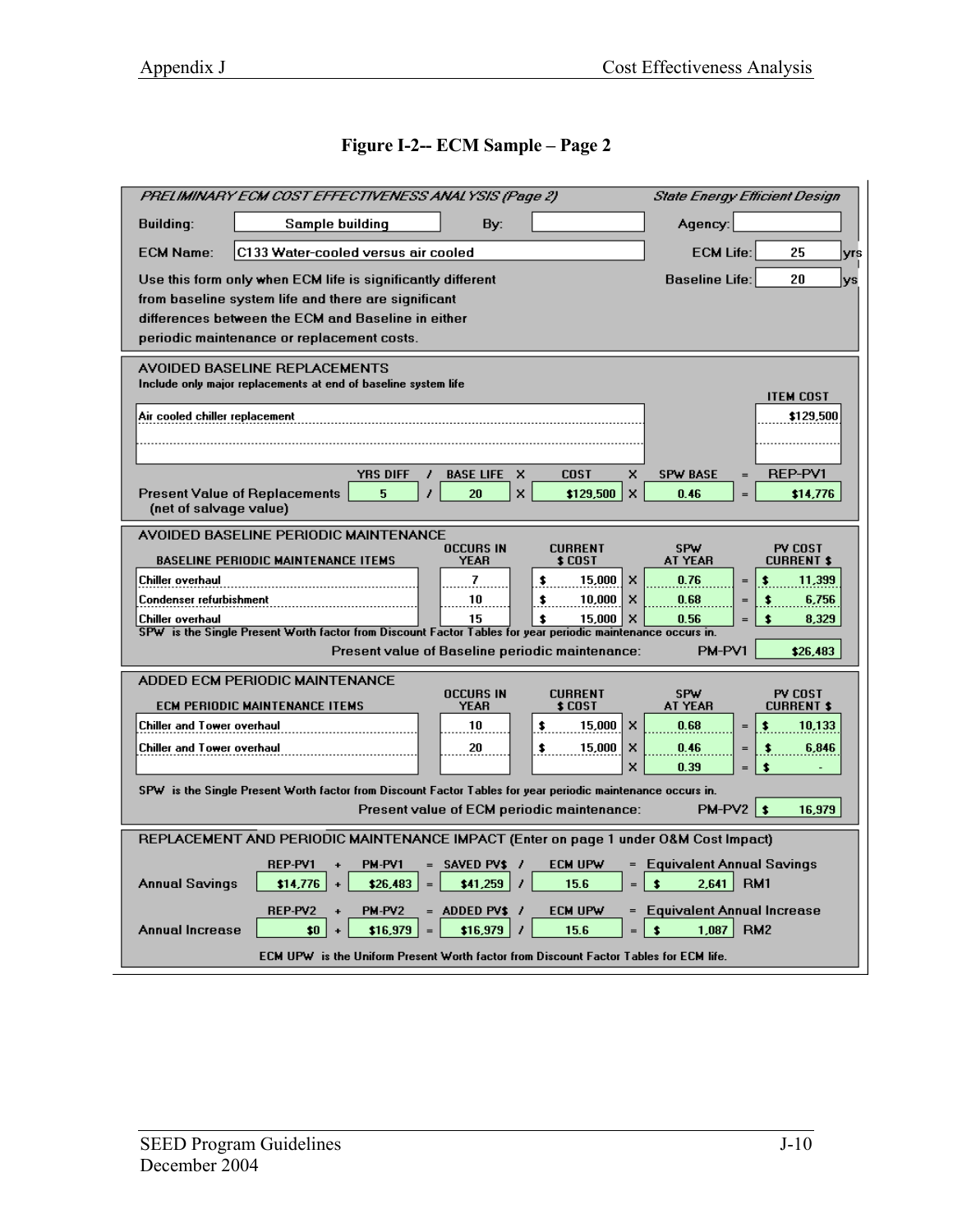# **III. ECM COST-EFFECTIVENESS ANALYSIS WORKSHEET INSTRUCTIONS — FIGURE I-2**

For most ECMs, Figure I-2 - *Page 2* of the *Preliminary ECM Cost-Effectiveness Analysis* will not be required. The purpose of determining replacement and periodic maintenance costs is to allow a uniform comparison between different types of systems. In this way, a rooftop system that requires replacement every 15 years can be compared to a central plant system that will last 30 years. *Only major equipment and items that are different for different systems need to be included.* Minor differences in cost or equipment life that will not affect the analysis should not be included. Use this sheet on page 2 only when there are *significant differences* between a baseline system and an ECM in the following areas:

- The ECM life is significantly different than the baseline system life.
- There are significant differences between the ECM and baseline system in equipment replacements required.
- There are significant differences between the ECM and baseline system in periodic maintenance requirements.

# **1. Heading**

Identify the building, the person completing the analysis, the agency, the ECM number from the *ECM Checklist*, and the ECM name.

**ECM Life in Years** – Enter the ECM life. This will be the same as the life entered on Page 1.

**Baseline System Life in Years** – Enter the baseline system life from Table 1 below.

#### **2. Avoided Baseline Replacements**

This section is used when the ECM life is longer than the baseline system life and there are **major** pieces of equipment that require replacement at the end of the baseline system life. If partial replacements or refurbishments are required before the end of the baseline life, analyze them under the Avoided Baseline Periodic Maintenance section.

- a. Determine the difference in life by subtracting the baseline system life from the ECM life. Enter the results in the Difference boxes.
- b. Find the cost of **major** items of baseline system equipment that must be replaced during the ECM life. The analysis assumes these replacements occur at the end of the baseline system life. For each major replacement item, describe the replacement and list the replacement cost in current dollars. Do **not** inflate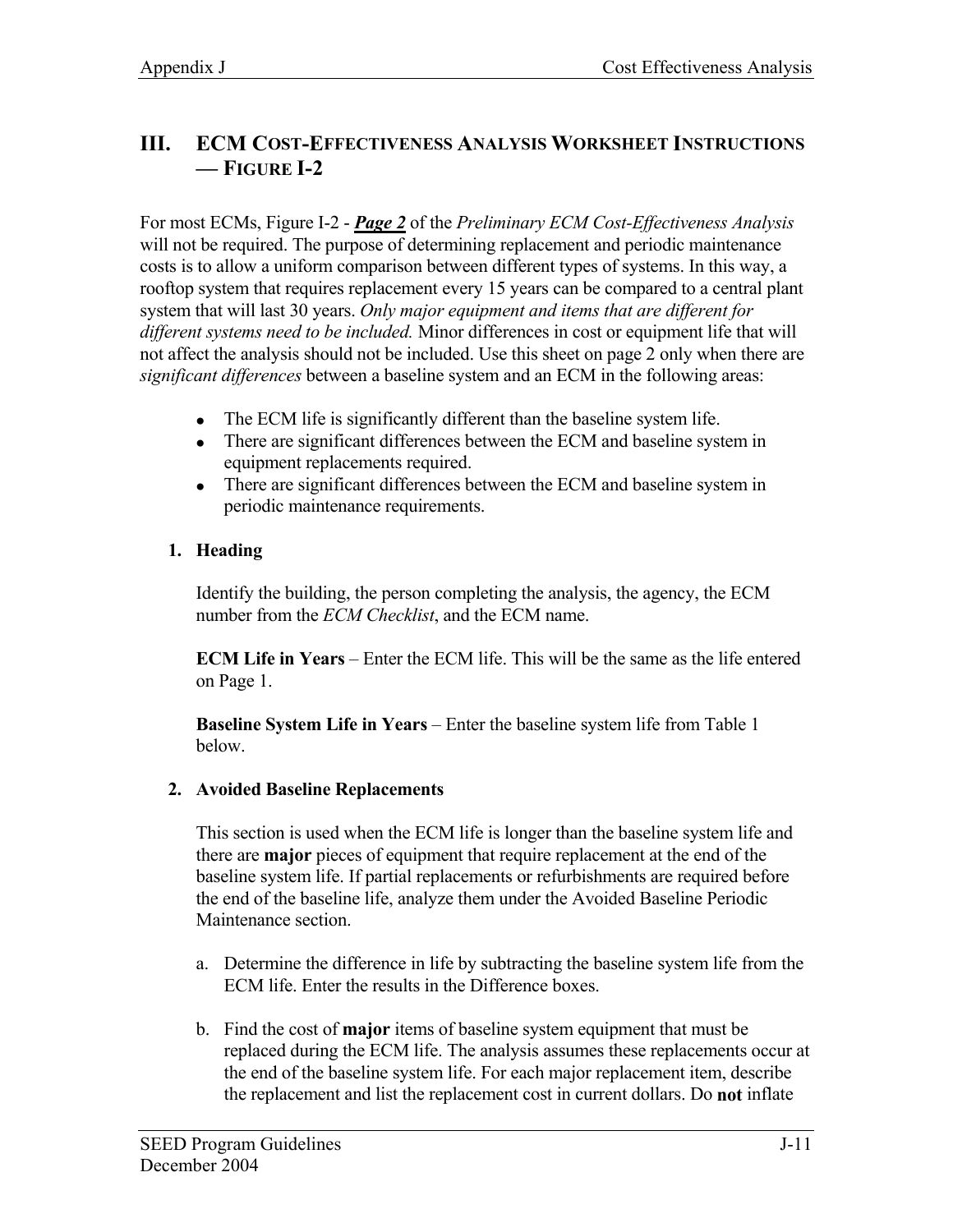the cost to the time the replacement will be installed.

- c. Total the item costs and enter in the Total Cost box.
- d. Go to the Year row of the *Discount Factor Table 2* that matches the baseline system life. Copy the single present worth (SPW) factor for the baseline life and enter in the SPW Base box.
- e. Calculate the present value (PV) cost for baseline replacements with the formula:

(Difference / Base Life) x Total Cost x SPW Base = REP-PV1

This formula accounts for the remaining salvage value of replacement equipment. In this way, a replaced item that still has value at the end of the ECM life can be compared with a system that is fully depreciated at the end of the ECM life.

f. Enter the result in the REP-PV1 box in this section and in the Replacement and Periodic Maintenance Impact section.

# **3. Added ECM Replacements**

This section of the sheet is used when the ECM life is shorter than the baseline system life and there are **major** pieces of ECM equipment that require replacement at the end of the ECM life. If partial replacements or refurbishments are required before the end of the ECM life, analyze them under the Added ECM Periodic Maintenance section.

- a. Determine the difference in life by subtracting the ECM life from the baseline system life. Enter the result in the Difference box.
- b. Find the cost of **major** items of ECM system equipment that must be replaced during the baseline life. The analysis assumes these replacements occur at the end of the ECM life. For each major replacement item, describe the replacement and list the replacement cost in current dollars. Do **not** inflate the cost to the time the replacement will be installed.
- c. Total the item costs and enter in the Total Cost box.
- d. Go to the Year row of the *Discount Factor Table* that matches the ECM life. Copy the single present worth (SPW) factor for the ECM life and enter in SPW ECM box.
- e. Calculate the present value (PV) cost for baseline replacements with the formula (Difference / ECM Life) x Total Cost x SPW ECM = REP-PV2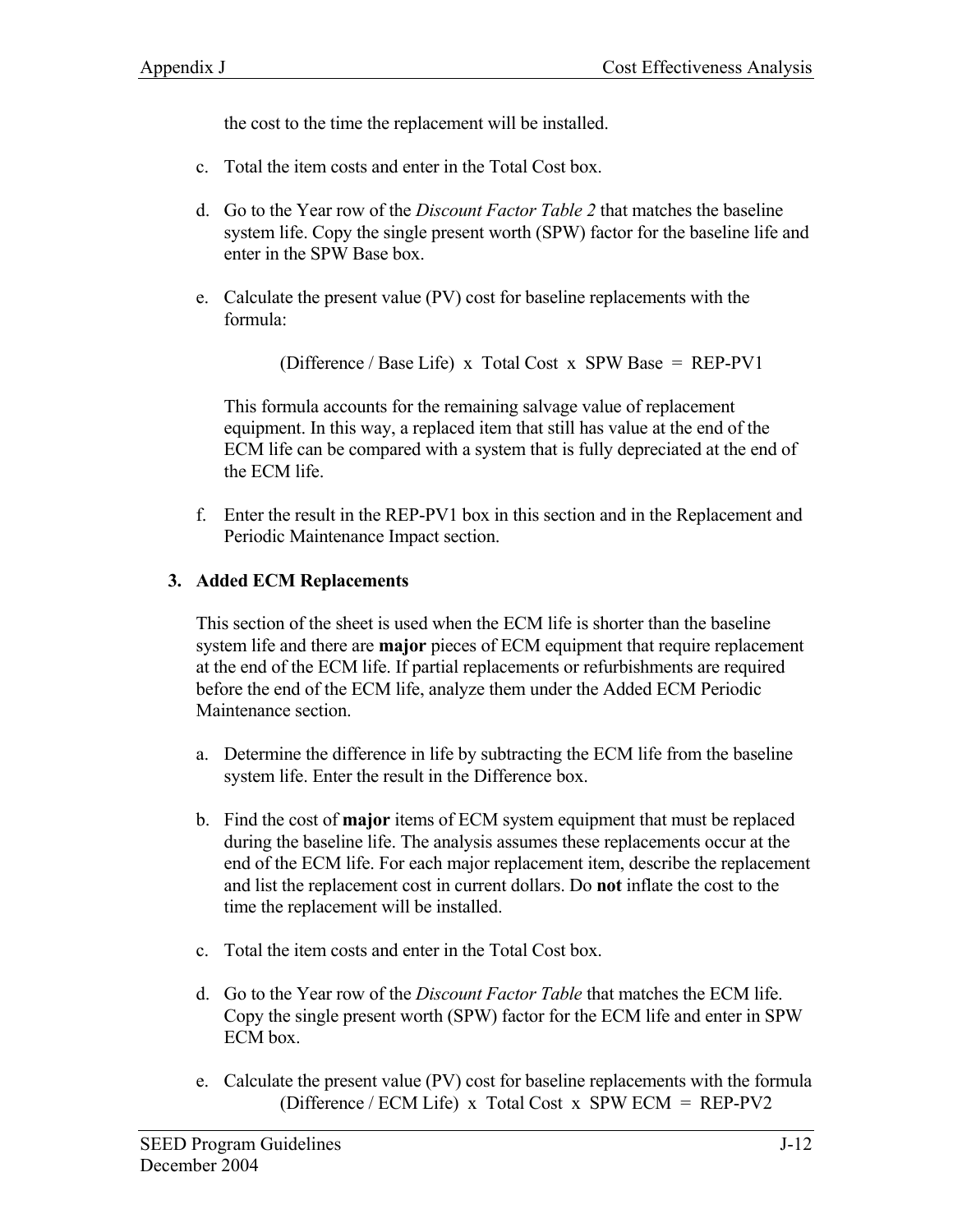This formula accounts for the remaining salvage value of replacement ECM equipment. In this way, a replaced item that still has value at the end of the baseline life can be compared with a system that is fully depreciated at the end of the baseline life.

f. Enter the result in the REP-PV2 box in this section and in the Replacement and Periodic Maintenance Impact section.

#### **4. Avoided Baseline Periodic Maintenance**

This section of the sheet is used for baseline system periodic maintenance, refurbishment, or minor replacements that are **significantly different** from the ECM system. The purpose of determining periodic maintenance costs is to allow a uniform comparison between different types of systems. For example, a large central chiller may require a major overhaul after 10 years; small compressors in rooftop units may require refurbishment at seven years.

- a. Determine the cost of **significant** items of baseline system equipment that require refurbishment, periodic maintenance, or minor replacement during the ECM system life. Describe each item and enter the year after installation and periodic maintenance cost in current dollars. Do **not** inflate the cost to the year periodic maintenance occurs.
- b. Go to the Year row of the *Discount Factor Table* that matches the "occurs in year" value. Copy the single present worth (SPW) factor for the year and enter in SPW at Year column.
- c. Calculate the individual present value PV Cost, Current \$ for each item.

Current  $\text{\$ Cost x SPW at Year = PV Cost Current \$}$ 

d. Find the total present value of avoided baseline periodic maintenance by adding each individual PV Cost and Current \$. Enter the results in the PM-PV1 box in this section and in the Replacement and Periodic Maintenance Impact section.

# **5. Added ECM Periodic Maintenance**

This section of the sheet is used for ECM periodic maintenance, refurbishment, or minor replacements that are **significantly different** from the baseline system. The purpose of determining periodic maintenance costs is to allow a uniform comparison between different types of systems. For example, a heat-recovery chiller may require an overhaul more often than a standard chiller. An overhaul for the heat-recovery chiller (ECM) might occur in year seven; the standard chiller (baseline) overhaul would be listed at year 10 in the avoided baseline periodic maintenance section.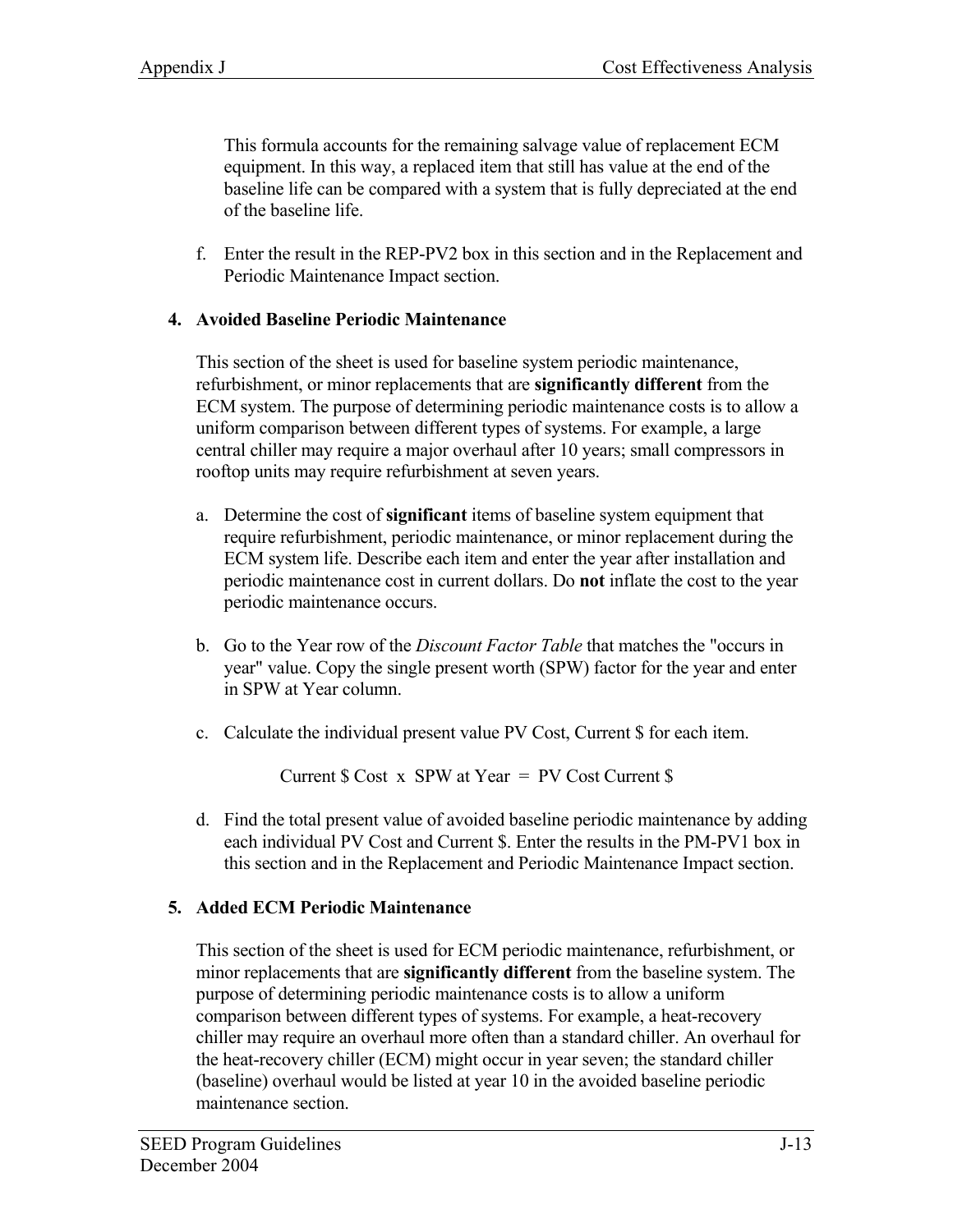- a. Determine the cost of **significant** items of ECM equipment that require refurbishment, periodic maintenance, or minor replacement during the ECM life. Describe each item and enter the year after installation and periodic maintenance cost in current dollars. Do **not** inflate the cost to the year periodic maintenance occurs.
- b. Go to the Year row of the *Discount Factor Table* that matches the "occurs in year" value. Copy the single present worth (SPW) factor for the year and enter in SPW at Year column.
- c. Calculate the individual present value PV Cost, Current \$ for each item.

Current  $\text{\$ Cost} \times \text{SPW}$  at Year = PV Cost Current  $\text{\$}$ 

d. Calculate the total present value of added ECM periodic maintenance by adding each individual PV Cost and Current \$. Enter the total in the PM-PV2 box in this section and in the Replacement and Periodic Maintenance section.

#### **6. Replacement and Periodic Maintenance Impact**

Determine the equivalent annual cost savings and increases due to replacements and periodic maintenance.

- a. Calculate the Saved PV\$ by adding REP-PV1 and PM-PV1.
- b. Calculate the Added PV\$ by adding REP-PV2 and PM-PV2.
- c. Go to the Year row of the *Discount Factor Table 2* that matches the ECM life. Copy the uniform present worth (UPW) factor for the ECM life year and enter in the ECM UPW column for both savings and increases. The UPW will be used to convert a total present value of savings or costs to an equivalent uniform annual savings or costs.
- d. Calculate the equivalent annual savings (RM1) by dividing the present value of operating savings (Saved PV\$) by the uniform present worth factor (ECM UPW). Enter the result in the RM1 box on Page 2 and in the ECM Maintenance/Operating Cost Impact section on Page 1.
- e. Calculate the equivalent annual increase (RM2) by dividing the present value of operating increase (Added PV\$) by the uniform present worth factor (ECM UPW). Enter the result in the RM2 box on Page 2 and in the ECM Maintenance/Operating Cost Impact section on Page 1.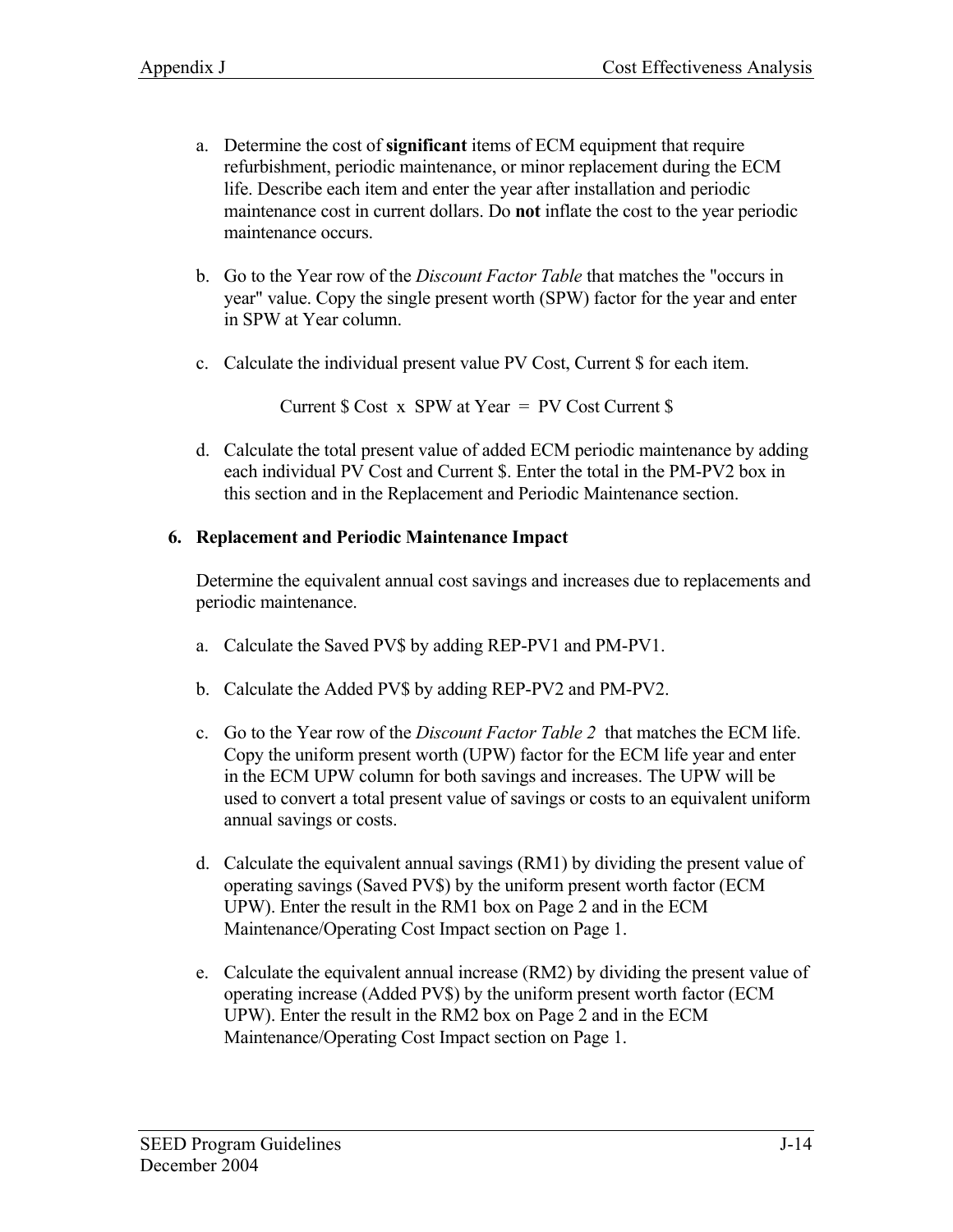| PRELIMINARY ECM COST EFFECTIVENESS ANALYSIS                                                                         |                                        | <b>State Energy Efficient Design</b>                        |                           |  |  |  |
|---------------------------------------------------------------------------------------------------------------------|----------------------------------------|-------------------------------------------------------------|---------------------------|--|--|--|
| <b>Building:</b><br>Sample Building                                                                                 | By:                                    | Package                                                     |                           |  |  |  |
|                                                                                                                     |                                        |                                                             |                           |  |  |  |
| SELECT ECM PACKAGE COMBINATION (forward data from individual ECM analyses)                                          | <b>M80</b><br><b>ECM</b>               | <b>ECM</b>                                                  | <b>LIFE</b>               |  |  |  |
| <b>ECM Number and Name</b>                                                                                          | <b>SAVINGS</b><br><b>LIFE</b>          | <b>COST</b>                                                 | <b>FACTOR</b>             |  |  |  |
| E112 Above grade wall insulation                                                                                    | \$                                     | $30 \times$<br>57,000<br>\$                                 | 1,710,000                 |  |  |  |
| C133 Water-cooled versus air cooled<br>E118e High-performance low-e coating                                         | \$<br>904<br>$\bullet$ .               | $25 \times$<br>30,000<br>\$<br>$25 \times$<br>20,000<br>\$  | 750,000<br>500,000<br>$=$ |  |  |  |
| L150 Optimize Daylighting                                                                                           | $\overline{\mathbf{r}}$<br>\$<br>(200) | $10 \times$<br>6,300<br>\$                                  | 63,000<br>$=$             |  |  |  |
|                                                                                                                     |                                        |                                                             |                           |  |  |  |
|                                                                                                                     |                                        |                                                             | $\equiv$<br>$=$           |  |  |  |
|                                                                                                                     |                                        |                                                             | $=$                       |  |  |  |
|                                                                                                                     |                                        |                                                             |                           |  |  |  |
|                                                                                                                     |                                        |                                                             |                           |  |  |  |
|                                                                                                                     |                                        | ×                                                           |                           |  |  |  |
| PACKAGE TOTAL:                                                                                                      | $\bullet$<br>704                       | $\bullet$<br>113,300                                        | 3,023,000                 |  |  |  |
| PACKAGE AVERAGE ECM LIFE (Cost Weighted)                                                                            |                                        |                                                             |                           |  |  |  |
| <b>LIFE FACTOR</b>                                                                                                  | <b>ECM COST</b><br>1<br>\$113,300      |                                                             | <b>PACKAGE LIFE</b>       |  |  |  |
| 3,023,000<br>COST-WEIGHTED PACKAGE LIFE:                                                                            | 1                                      |                                                             | 27                        |  |  |  |
| PRESENT VALUE OF COST                                                                                               |                                        |                                                             |                           |  |  |  |
|                                                                                                                     | UPW*<br>ANNUAL                         | <b>TOTAL ECM COST</b>                                       | $\bullet$<br>113,300      |  |  |  |
| NON-ENERGY O&M COST INCREASE                                                                                        | $\bullet$<br>16.3                      | PRESENT VALUE                                               | $\bullet$                 |  |  |  |
| * UPW AT COST-WEIGHTED PACKAGE LIFE                                                                                 |                                        | TOTAL PV COST                                               | $\bullet$<br>113,300 PVC  |  |  |  |
| PRESENT VALUE OF SAVINGS (interactive energy savings)<br>ANNUAL ENERGY SAVINGS                                      |                                        |                                                             |                           |  |  |  |
| <b>Fuel Type</b><br><b>Units</b>                                                                                    | Cost \$/unit<br><b>MMBtu</b>           | FEF*<br>Annual \$                                           | <b>PV Savings</b>         |  |  |  |
| kWh<br>205,098<br>Electricity                                                                                       | \$0.0600<br>700                        | 12,306<br>20.8<br>\$                                        | 256,075<br>\$             |  |  |  |
| Natural Gas<br>24,190<br>therms<br>#2 Oil (Diese<br>.gal                                                            | \$0.8000<br>2,419<br>0                 | 20.8<br>\$<br>19,352<br>\$<br>20.8                          | 402,700<br>\$<br>\$       |  |  |  |
| Propane Ga<br>qal                                                                                                   | 0                                      | \$<br>20.8                                                  | \$                        |  |  |  |
| 3,119<br>$\bullet$<br><b>TOTAL ENERGY SAVINGS</b><br>31,658<br>$\bullet$<br>658,775                                 |                                        |                                                             |                           |  |  |  |
| MAINT.<br>UPW*<br>$\bullet$<br>$\bullet$<br>704 X<br>11,499<br>NON-ENERGY OPERATING AND MAINTENANCE SAVINGS<br>16.3 |                                        |                                                             |                           |  |  |  |
| $\pmb{\ast}$<br>$\bullet$<br>670,274<br>32,362<br><b>PVS</b><br><b>Total Annual Savings (Energy + Maint.)</b>       |                                        |                                                             |                           |  |  |  |
| * FEF AND UPW AT COST-WEIGHTED PACKAGE LIFE                                                                         |                                        |                                                             |                           |  |  |  |
| COST EFFECTIVENESS SUMMARY                                                                                          |                                        |                                                             |                           |  |  |  |
| Net Present Value Savings<br>PVS                                                                                    | 670,274<br>- PVC<br>\$                 | 113,300<br>\$                                               | =   \$<br>556,974 NPV     |  |  |  |
| <b>Benefit to Cost Ratio</b>                                                                                        | $PVS$ \$<br>670,274<br>/ PVC           | 113,300<br>\$                                               | $\overline{5.9}$ BCR      |  |  |  |
| RESULT OF PRELIMINARY ECM ANALYSIS                                                                                  |                                        |                                                             |                           |  |  |  |
| Recommended Package<br>Highest NPV with BCR > 1.0                                                                   | Initial Package                        | Non Cost-Effective Package<br>NPV reduced vs. previous pack |                           |  |  |  |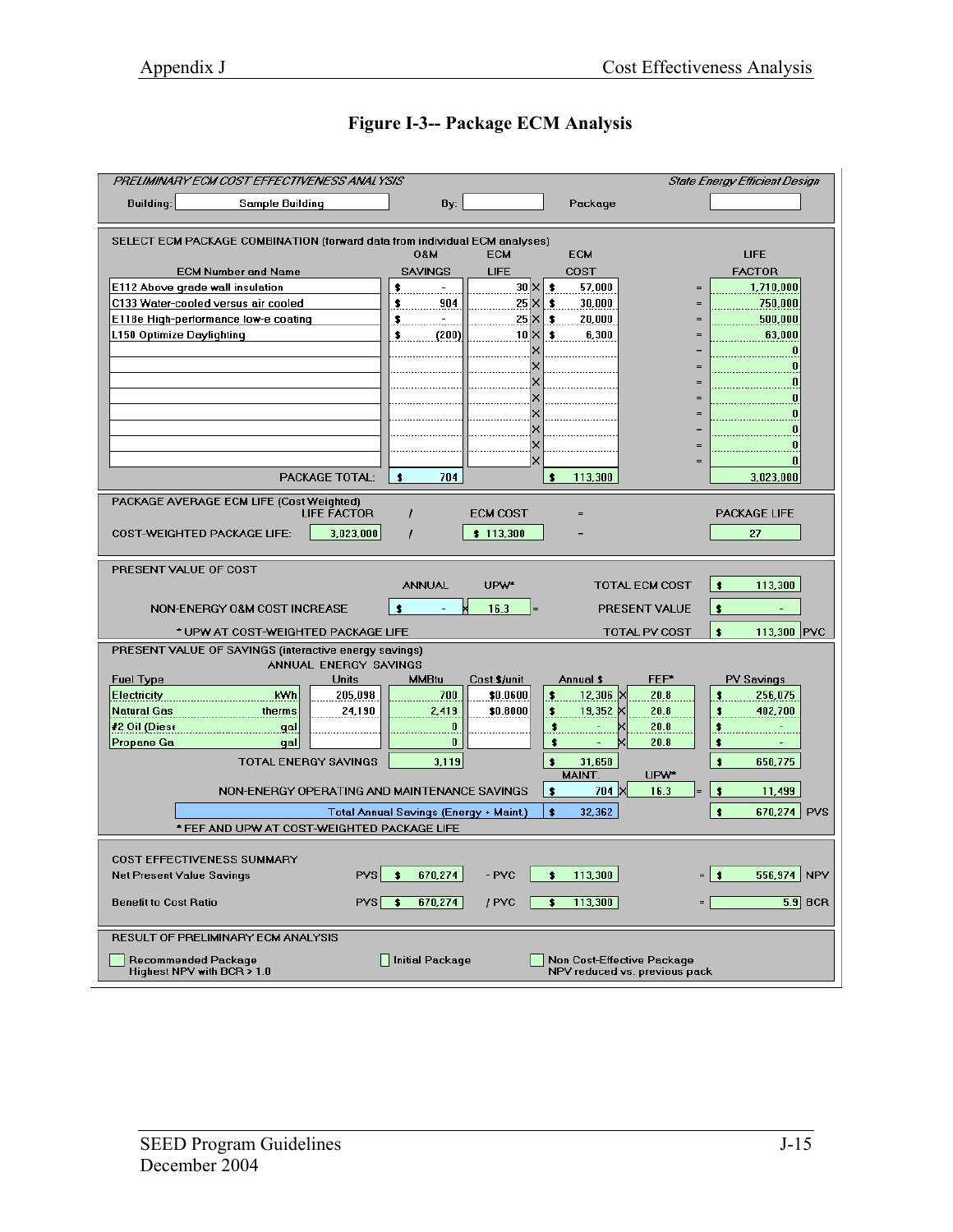# **IV. PACKAGE COST-EFFECTIVENESS ANALYSIS WORKSHEET INSTRUCTIONS**

Each ECM package under consideration shall be analyzed for cost effectiveness using the *Package Cost-Effectiveness Analysis* worksheet provided in Appendix G. A worksheet is prepared for each ECM package investigated according to analysis requirements.

# **1. Heading**

Include the building name, person completing analysis, and package letter (A, B, etc.).

# **2. ECM Package Combination**

List the ECMs included in the package. Include the ECM number and name from the *ECM Checklist*. Use the maintenance savings (Maint.), ECM life (Life), and incremental investment cost (Cost) from the preliminary ECM cost-effectiveness analysis. The agency may include the cost of the analysis and participation in the SEED Program.

- a. For each ECM, multiply the cost by the life and enter the product in the Life Factor column.
- b. Total the maintenance savings, cost, and life factor for all ECMs.

#### **3. Package Average ECM Life**

An average life must be determined for the package as a whole so that proper discounting factors can be obtained.

- a. Divide the Life Factor value by the ECM Total Cost to find the cost-weighted package life.
- b. Round the package life to the nearest whole number and enter in the Package Life box.

# **4. Present Value of Costs**

- a. Enter the total package cost in the Cost box
- b. If the annual operating and maintenance savings for all ECMs is negative, carry forward to the Maint. box in this section as a *positive value*.
- c. Go to the Year row of the *Discount Factor Table 2* that matches the Package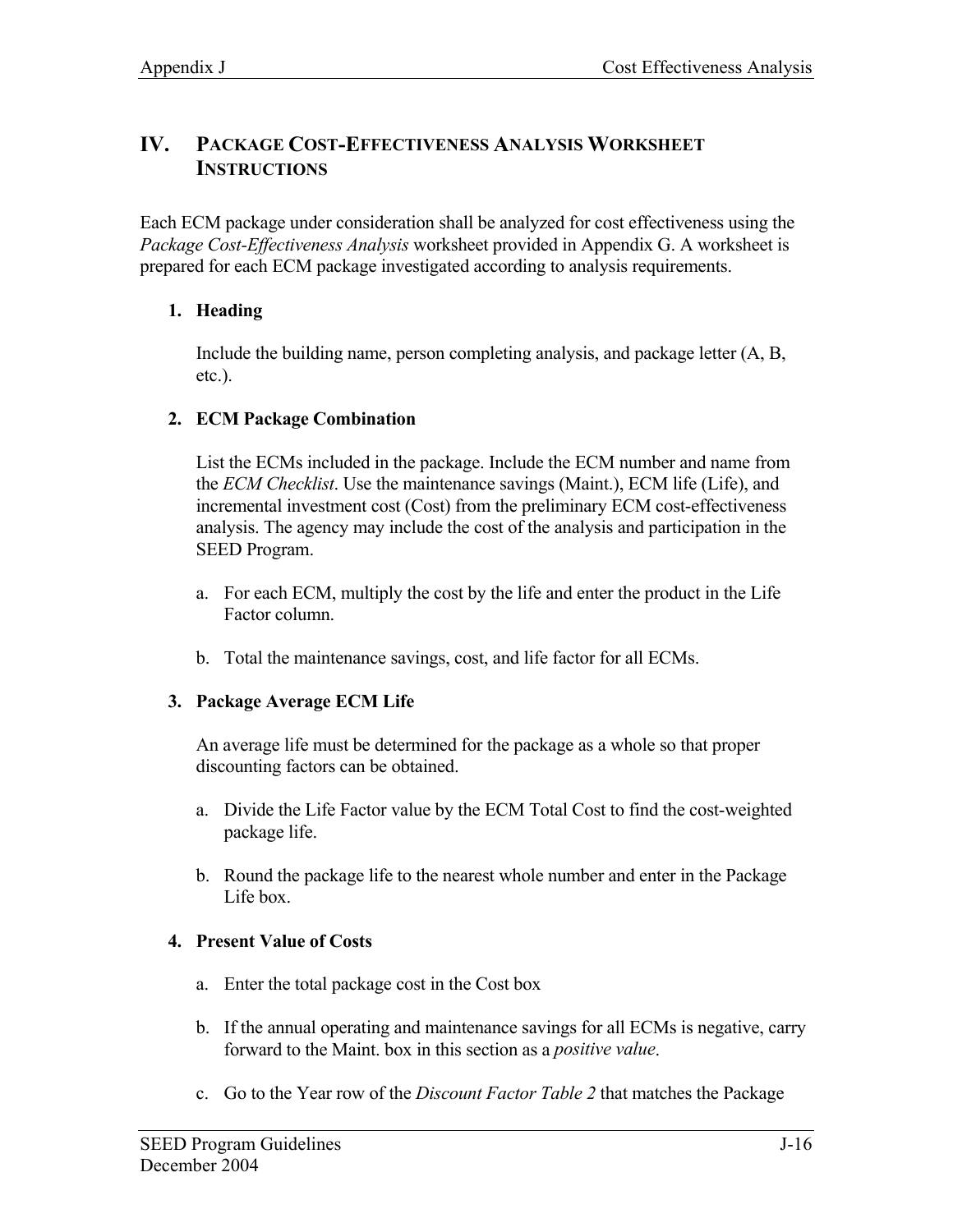Life. Find the uniform present worth (UPW) factor and enter in the UPW box.

- d. Multiply the total annual non-energy operating increase (Maint.) by the UPW and enter the result in the PV1 box.
- e. Add the present value of maintenance and operation savings (PV2) to the Cost. Enter the result in the PVC box.

#### **5. Present Value of Savings**

Find the annual energy-use savings and present value of energy costs savings for the package being analyzed.

- a. List the fuel types for the building and enter the following for each fuel.
	- (1) Enter in the MMBtu column the annual energy savings by fuel in million Btus (MMBtu) for the entire building for the interactive ECM package by fuel. Divide Btu by 1 million to determine MMBtu. Table 3 lists Btu per unit for the various fuel types.
	- (2) Calculate the annual energy cost savings for each fuel and enter the results in the Annual \$ column. **Note**: Where fuel rates are ratcheted or incremental, use the incremental rate to calculate the annual energy cost savings. Some modeling programs include an economic analysis package that determines the energy cost based on complex rate schedules. Include the electric demand cost savings with the electricity cost savings.
	- (3) Go to the Year row of the *Discount Factor Table 2* that matches the costweighted package life in the Package Life box in the title section of the worksheet. Select the Fuel Escalation Factor (FEF) for each fuel and place in the FEF column.
	- (4) Calculate the present value (PV) savings for each energy type by multiplying the current annual savings by the FEF. Enter the result in the PV Savings column.
- b. Total the savings in MMBtu, Annual \$, and PV\$ for all fuels and enter in the appropriate column of the Total Energy Savings row.
- c. If the annual operating and maintenance savings for all ECMs are positive, carry forward and enter to the Maint. box in this section.
- d. Go to the Year row of the Discount Factor Table 2 that matches the Package Life. Find the uniform present worth (UPW) factor and enter in the UPW box.
- e. Multiply the total annual non-energy operating and maintenance savings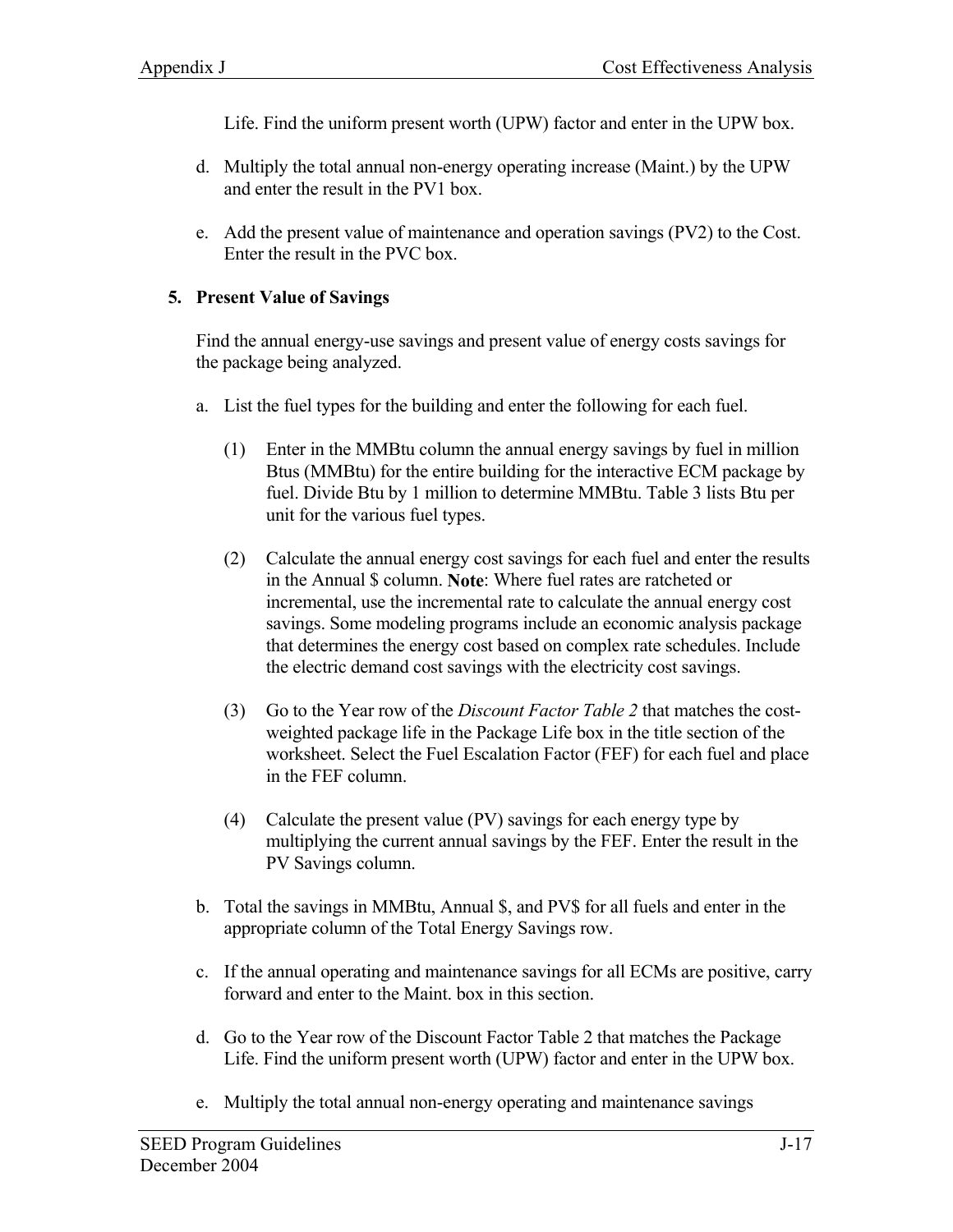(Maint.) by the UPW and enter the result in the PV2 box.

- f. Add the present value of energy savings (PV1) to the present value of maintenance and operation savings (PV2). Enter the result in the PVS box.
- g. Add the annual operating and maintenance for the package to the annual fuel savings and put the sum in the total annual savings box.

#### **6. Cost-Effectiveness Summary**

Find the cost-effectiveness indicators for the package of ECMs.

- a. The net present value of savings (NPV) indicates the total net benefit in today's dollars that will result from ECM package implementation. Subtract the package incremental cost (PVC) from the present value of savings (PVS). Enter the result in the NPV box.
- b. The benefit-to-cost ratio (BCR) indicates the relative cost effectiveness of the package. Divide the present value of savings (PVS) by the present value cost (PVC). Enter the result in the BCR box.

#### **7. Comments**

Enter any comments regarding ECM interaction or package analysis.

#### **8. Result of Final Package Analysis**

Once the analysis for all packages is complete, determine the status of the packages.

- **a. Recommended Package**. This package has a BCR greater than 1.0 and the highest NPV.
- **b. Initial Package.** Check this box if the package is selected for initial analysis.
- **c. Not cost-effective –**The package is not the most cost-effective package of those analyzed. The BCR is less than 1.0 or the NPV is lower than other packages. **A non cost-effective package may need to be implemented if no cost-effective package results in a building that uses a minimum of 20% less energy than the code baseline building.**

# **V. COMPUTER SPREADSHEETS**

The cost-effectiveness analysis worksheets are available as Microsoft Excel computer spreadsheets for the convenience of the Energy Analyst. A copy of the spreadsheets can be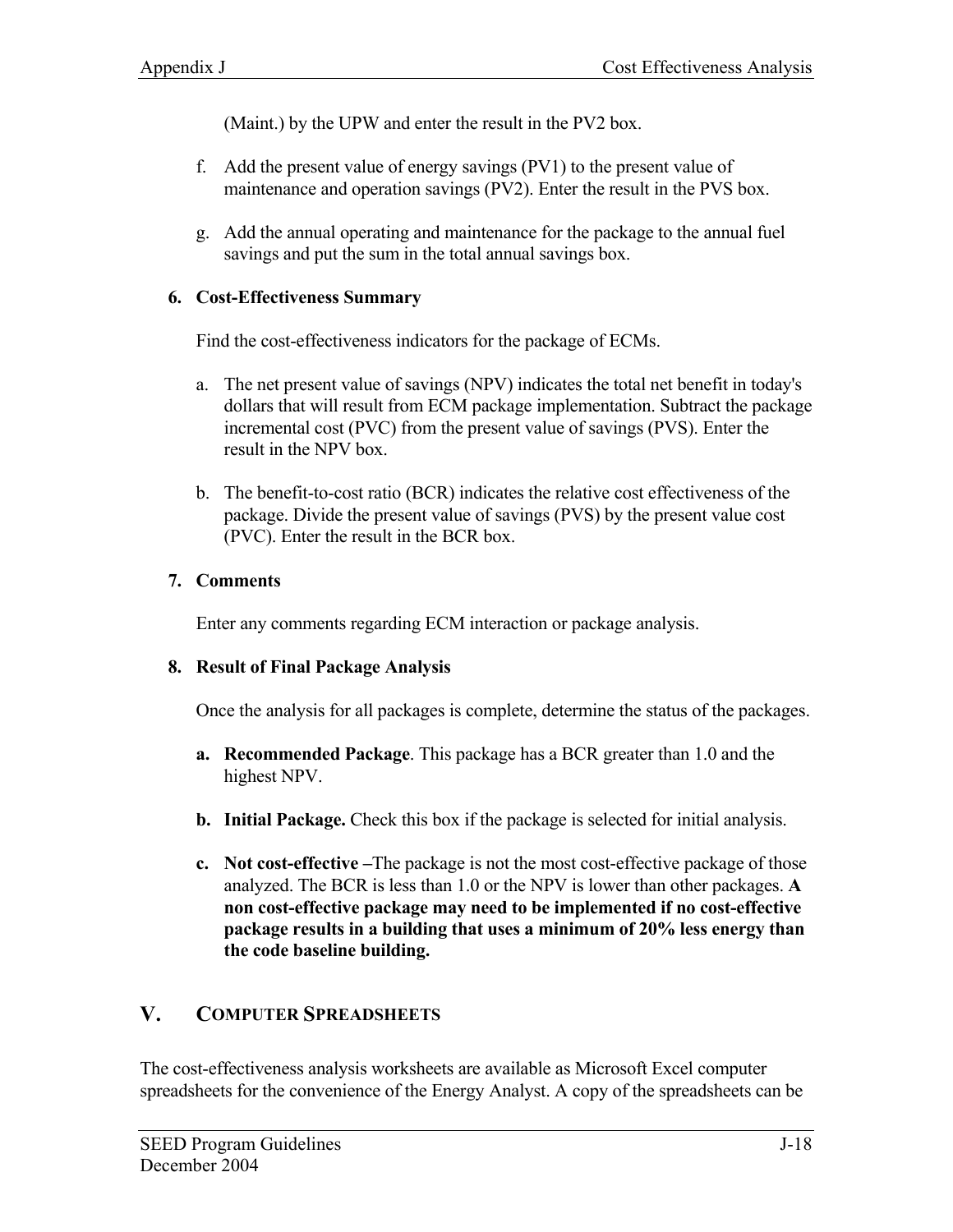downloaded from the Oregon Department of Energy web page on the Internet:

http://www.energy.state.or.us/gov/SEEDhome.htm or

http://www.energy.state.or.us/SEED/index.html. Instructions are included. Report any difficulties to the Department of Energy.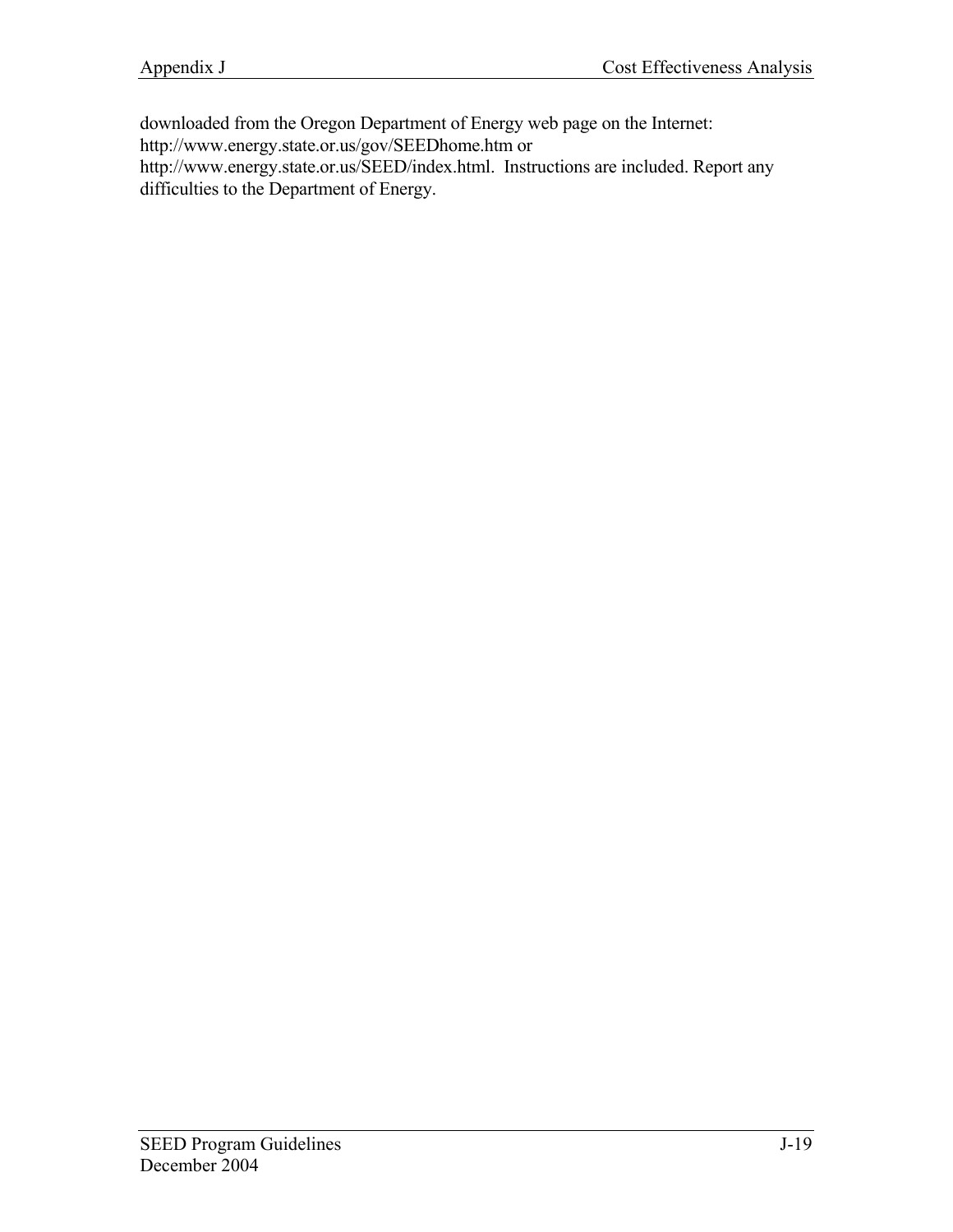# **Table 1 Equipment Life**

Equipment life varies, depending on quality of equipment specified, sizing relative to load, and maintenance. However, use the following list that indicates the maximum equipment life.

| Equipment                             | <b>Maximum</b>  |
|---------------------------------------|-----------------|
| <b>Building Envelope</b>              |                 |
| Double Glazing                        | 25              |
| Heat mirror                           | 20              |
| Low-emissivity coating                | 25              |
| Solar shade film (retrofit)           | 12              |
| Tinted & reflective coating           | 25              |
| Insulation, cavity                    | 30              |
| Insulation, batt exposed/roof         | 25              |
|                                       |                 |
| <b>HVAC</b>                           |                 |
| Fans, utility/central                 | 25              |
| Air conditioner, rooftop/split        | 15              |
| Air-to-air packaged heat pump         | $\overline{15}$ |
| Water-to-air packaged heat pump       | 15              |
|                                       |                 |
| Coils, DX, water, steam               | 25              |
| Coils, electric                       | 15              |
| Radiant/unit heaters, electric        | 15              |
| Radiant unit heaters, gas             | 20              |
| Radiant/unit heaters, hot water/steam | 25              |
| Furnaces, gas/oil                     | 20              |
|                                       |                 |
| Ice thermal energy storage            | 20              |
| Water thermal energy storage          | 20              |
| Plate type/heat pipe recovery system  | 20              |
| Rotary type heat recovery system      | 17              |
| Heat recovery from refrigeration      | 15              |
| condensers                            |                 |
|                                       |                 |
| Low leak dampers                      | 15              |
| Economizer dampers                    | 20              |
| Ductwork                              | 30              |
| Make-up air unit for exhaust hood     | 15              |
| Air destratification fan              | 15              |
| Air curtain                           | 15              |
|                                       |                 |
| Controls, pneumatic                   | 20              |
| Controls, electric                    | 16              |
| Controls, EMCS                        | 15              |
| Controls, electronic                  | 15              |

| Equipment                               | <b>Maximum</b> |  |  |  |  |
|-----------------------------------------|----------------|--|--|--|--|
| <b>HVAC Plants &amp; Distribution</b>   |                |  |  |  |  |
| Cooling towers                          | 20             |  |  |  |  |
| Cooling towers, ceramic                 | 30             |  |  |  |  |
| Chillers, reciprocating                 | 20             |  |  |  |  |
| Chillers, centrifugal & absorption      | 25             |  |  |  |  |
| <b>Boiler</b>                           | 30             |  |  |  |  |
| <b>Boiler</b> burners                   | 20             |  |  |  |  |
| Pumps, base mounted                     | 25             |  |  |  |  |
| Pumps, inline                           | 20             |  |  |  |  |
| Piping                                  | 30             |  |  |  |  |
| Insulation                              | 25             |  |  |  |  |
|                                         |                |  |  |  |  |
| <b>Lighting</b>                         |                |  |  |  |  |
| Energy-efficient ballast                | 15             |  |  |  |  |
| Electronic ballast                      | 20             |  |  |  |  |
| Lighting fixture (all types)            | 30             |  |  |  |  |
| Dimming systems                         | 15             |  |  |  |  |
| On-off switch                           | 30             |  |  |  |  |
| Motion sensor                           | 10             |  |  |  |  |
|                                         |                |  |  |  |  |
| <b>Motors, Drives, and Transformers</b> |                |  |  |  |  |
| Standard electric motor                 | 20             |  |  |  |  |
| High-efficiency electric motor          | 25             |  |  |  |  |
| Variable-speed drive, solid state       | 20             |  |  |  |  |
| Efficient AC electronic transformer     | 30             |  |  |  |  |
|                                         |                |  |  |  |  |
| <b>Domestic Hot Water</b>               |                |  |  |  |  |
| Heat pump water heater                  | 15             |  |  |  |  |
| Gas water heater                        | 20             |  |  |  |  |
| Solar water heater                      | 15             |  |  |  |  |
|                                         |                |  |  |  |  |
| Refrigeration                           |                |  |  |  |  |
| Unequal parallel refrigeration          | 15             |  |  |  |  |
| Condenser float head pressure control   | 15             |  |  |  |  |
| Automatic cleaning system for           | 15             |  |  |  |  |
| conditioning tubes                      |                |  |  |  |  |
| Hot-gas bypass defrost                  | 12             |  |  |  |  |
| Polyethylene strip curtain              | 5              |  |  |  |  |
| Refrigeration case cover                | 12             |  |  |  |  |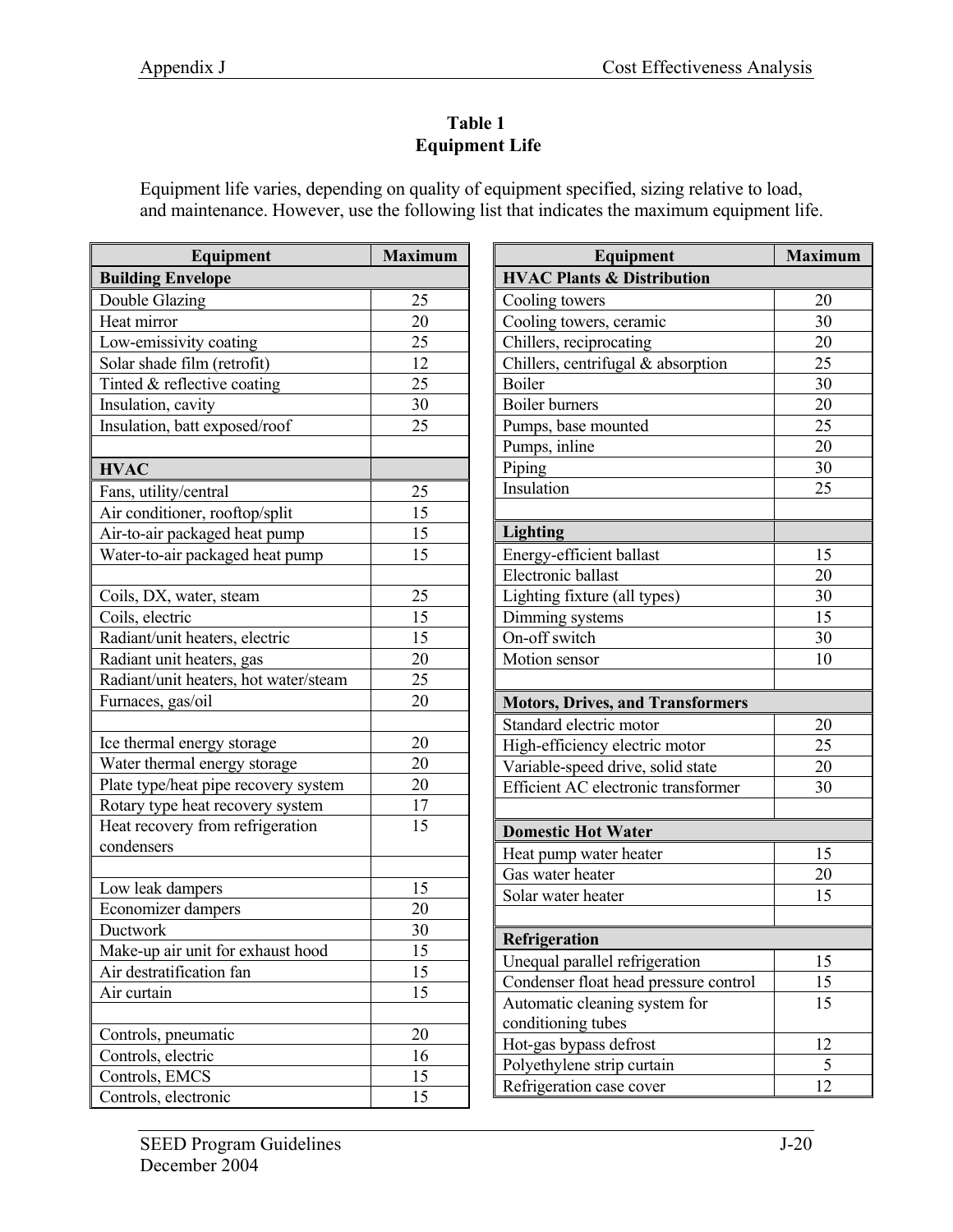| <b>Real Discount Rate: 4%</b><br>Real electricity and fuel price increases: all 2% |             |            |               |            |            |               |  |
|------------------------------------------------------------------------------------|-------------|------------|---------------|------------|------------|---------------|--|
|                                                                                    |             |            |               |            |            | Maintenance & |  |
|                                                                                    | <b>ELEC</b> | Nat Gas    | <b>DIESEL</b> | Propane    | O&M        | Replacement   |  |
| <b>YEAR</b>                                                                        | <b>FEF</b>  | <b>FEF</b> | <b>FEF</b>    | <b>FEF</b> | <b>UPW</b> | <b>SPW</b>    |  |
| $\mathbf{1}$                                                                       | 0.98        | 0.98       | 0.98          | 0.98       | 0.96       | 0.96          |  |
| $\overline{2}$                                                                     | 1.94        | 1.94       | 1.94          | 1.94       | 1.89       | 0.92          |  |
| $\overline{3}$                                                                     | 2.89        | 2.89       | 2.89          | 2.89       | 2.78       | 0.89          |  |
| $\overline{4}$                                                                     | 3.81        | 3.81       | 3.81          | 3.81       | 3.63       | 0.85          |  |
| 5                                                                                  | 4.72        | 4.72       | 4.72          | 4.72       | 4.45       | 0.82          |  |
| 6                                                                                  | 5.61        | 5.61       | 5.61          | 5.61       | 5.24       | 0.79          |  |
| $\tau$                                                                             | 6.48        | 6.48       | 6.48          | 6.48       | 6.00       | 0.76          |  |
| $8\,$                                                                              | 7.34        | 7.34       | 7.34          | 7.34       | 6.73       | 0.73          |  |
| 9                                                                                  | 8.18        | 8.18       | 8.18          | 8.18       | 7.44       | 0.70          |  |
| 10                                                                                 | 9.00        | 9.00       | 9.00          | 9.00       | 8.11       | 0.68          |  |
| 11                                                                                 | 9.81        | 9.81       | 9.81          | 9.81       | 8.76       | 0.65          |  |
| 12                                                                                 | 10.6        | 10.6       | 10.6          | 10.6       | 9.39       | 0.62          |  |
| 13                                                                                 | 11.4        | 11.4       | 11.4          | 11.4       | 9.99       | 0.60          |  |
| 14                                                                                 | 12.1        | 12.1       | 12.1          | 12.1       | 10.6       | 0.58          |  |
| 15                                                                                 | 12.9        | 12.9       | 12.9          | 12.9       | 11.1       | 0.56          |  |
| 16                                                                                 | 13.6        | 13.6       | 13.6          | 13.6       | 11.7       | 0.53          |  |
| 17                                                                                 | 14.3        | 14.3       | 14.3          | 14.3       | 12.2       | 0.51          |  |
| 18                                                                                 | 15.0        | 15.0       | 15.0          | 15.0       | 12.7       | 0.49          |  |
| 19                                                                                 | 15.7        | 15.7       | 15.7          | 15.7       | 13.1       | 0.47          |  |
| 20                                                                                 | 16.4        | 16.4       | 16.4          | 16.4       | 13.6       | 0.46          |  |
| 21                                                                                 | 17.1        | 17.1       | 17.1          | 17.1       | 14.0       | 0.44          |  |
| 22                                                                                 | 17.7        | 17.7       | 17.7          | 17.7       | 14.5       | 0.42          |  |
| 23                                                                                 | 18.4        | 18.4       | 18.4          | 18.4       | 14.9       | 0.41          |  |
| 24                                                                                 | 19.0        | 19.0       | 19.0          | 19.0       | 15.2       | 0.39          |  |
| 25                                                                                 | 19.6        | 19.6       | 19.6          | 19.6       | 15.6       | 0.38          |  |
| 26                                                                                 | 20.2        | 20.2       | 20.2          | 20.2       | 16.0       | 0.36          |  |
| 27                                                                                 | 20.8        | 20.8       | 20.8          | 20.8       | 16.3       | 0.35          |  |
| 28                                                                                 | 21.4        | 21.4       | 21.4          | 21.4       | 16.7       | 0.33          |  |
| 29                                                                                 | 22.0        | 22.0       | 22.0          | 22.0       | 17.0       | 0.32          |  |
| 30                                                                                 | 22.5        | 22.5       | 22.5          | 22.5       | 17.3       | 0.31          |  |

# **Table 2 Discount Factors for Commercial-Sized Buildings**

FEF = Fuel escalation factor: Present worth factor including escalation of fuel greater than inflation and discounted with the real discount rate.

UPW = Uniform present worth factor: Discounts uniform annual amounts to a present value.

SPW = Single present worth factor: Discounts a single future amount to a present value.

Distillate Oil = Diesel fuel oil grade Nos. 1, 2, or 4 (PS 100, 200), no preheating for combustion.

Residual Oil = Residual fuel oil grade Nos. 5 or 6 (PS 300, 400), requires preheating for combustion.